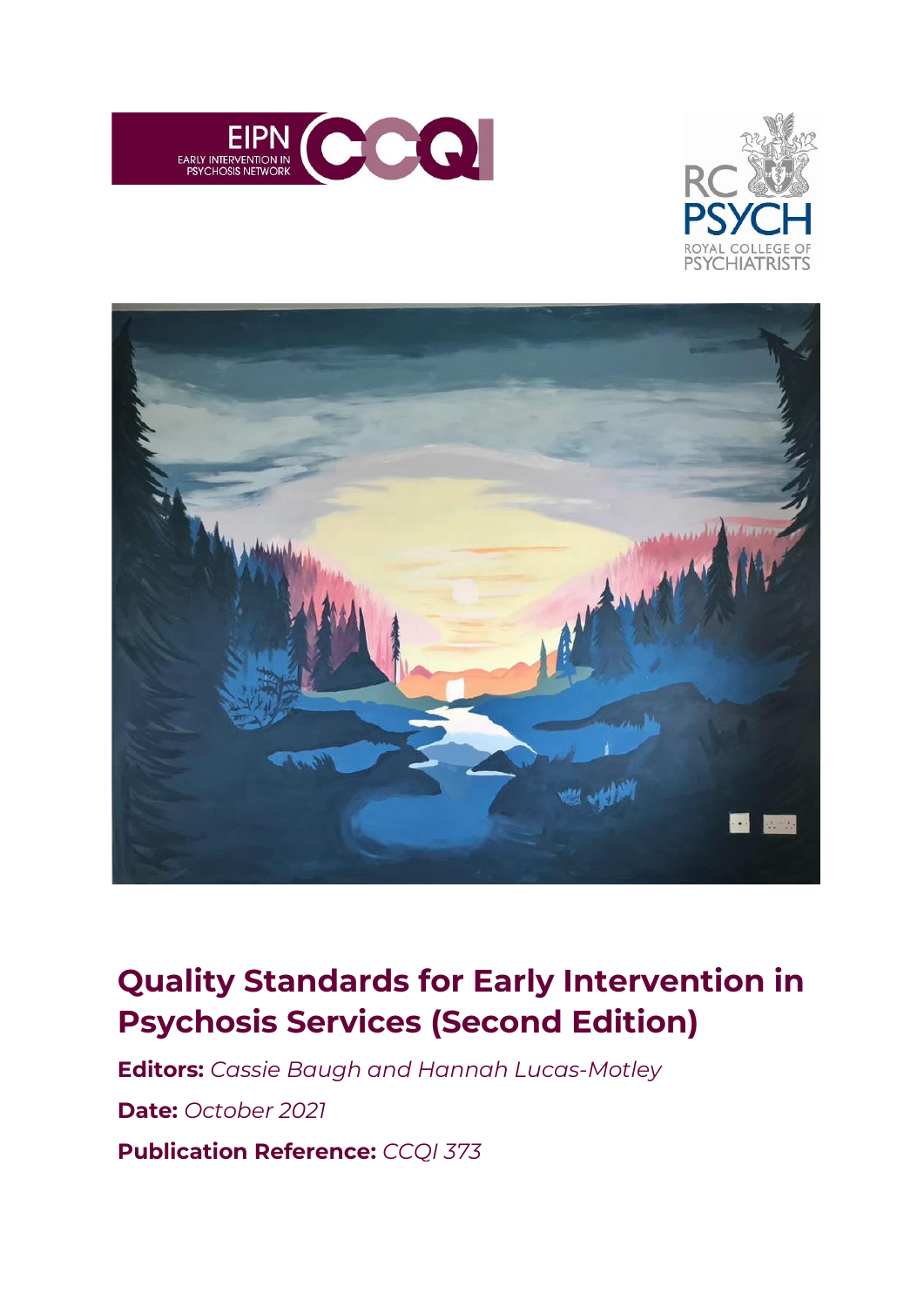#### **Correspondence:**

Early Intervention in Psychosis Network Royal College of Psychiatrists Centre for Quality Improvement 21 Prescot Street London E1 8BB

**Telephone**: 0208 618 4038

**Email**: [EIPN@Rcpsych.ac.uk](mailto:EIPN@Rcpsych.ac.uk)

**Website**: [www.rcpsych.ac.uk/EIPN](http://www.rcpsych.ac.uk/EIPN)

This publication is available at [www.rcpsych.ac.uk/EIPN](http://www.rcpsych.ac.uk/EIPN)

Any enquiries relating to this publication should be sent to us at [EIPN@rcpsych.ac.uk](mailto:EIPN@rcpsych.ac.uk)

Artwork displayed on the front cover of this report, courtesy of the Quality Network for Forensic Mental Health Services:

*'Sophia'*

*Submission for the Quality Network for Forensic Mental Health Services Artwork Competition 2021*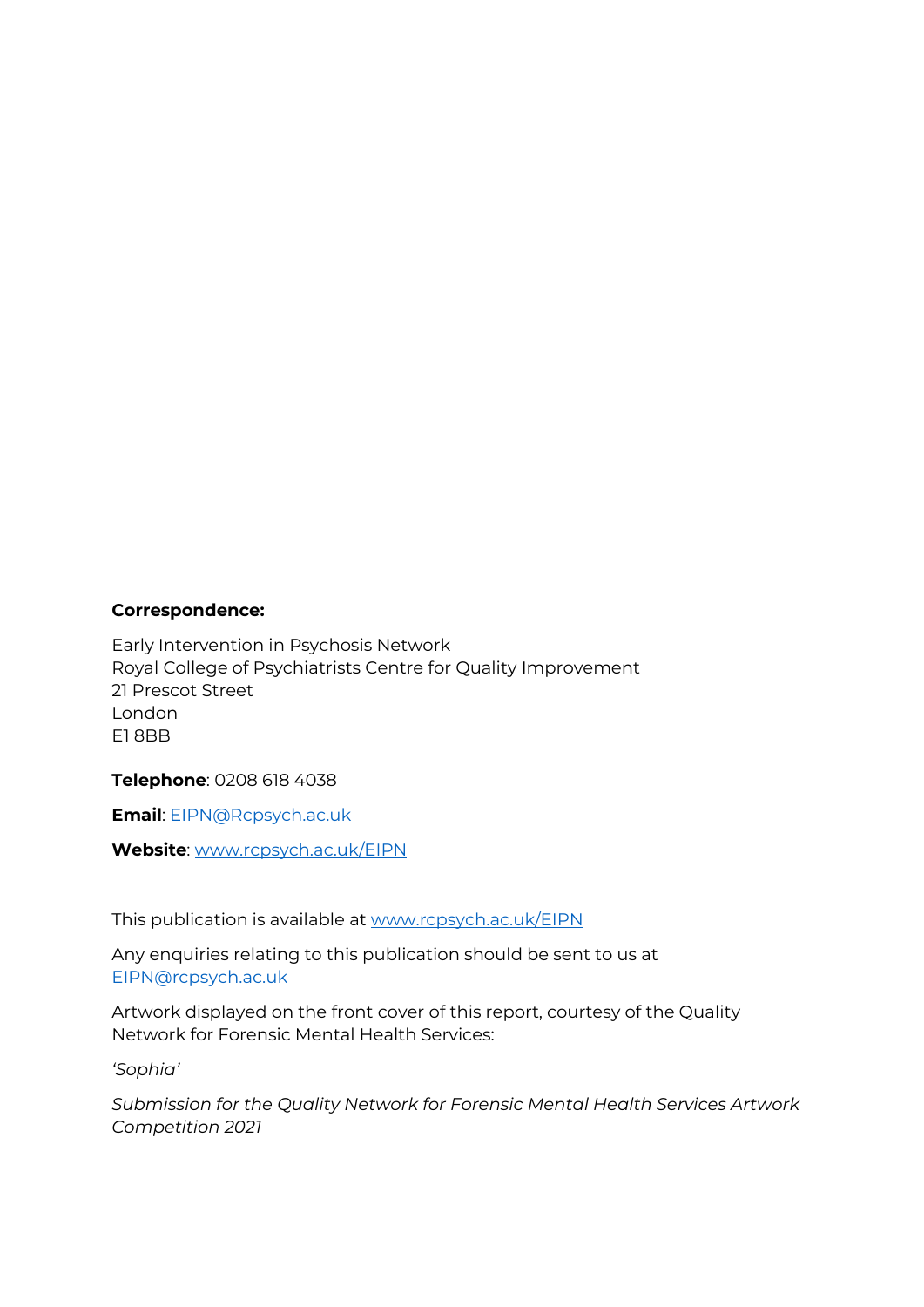# Contents

| SECTION 5: INFORMATION, CONSENT, AND CONFIDENTIALITY 16 |  |
|---------------------------------------------------------|--|
|                                                         |  |
|                                                         |  |
|                                                         |  |
|                                                         |  |
|                                                         |  |
|                                                         |  |
|                                                         |  |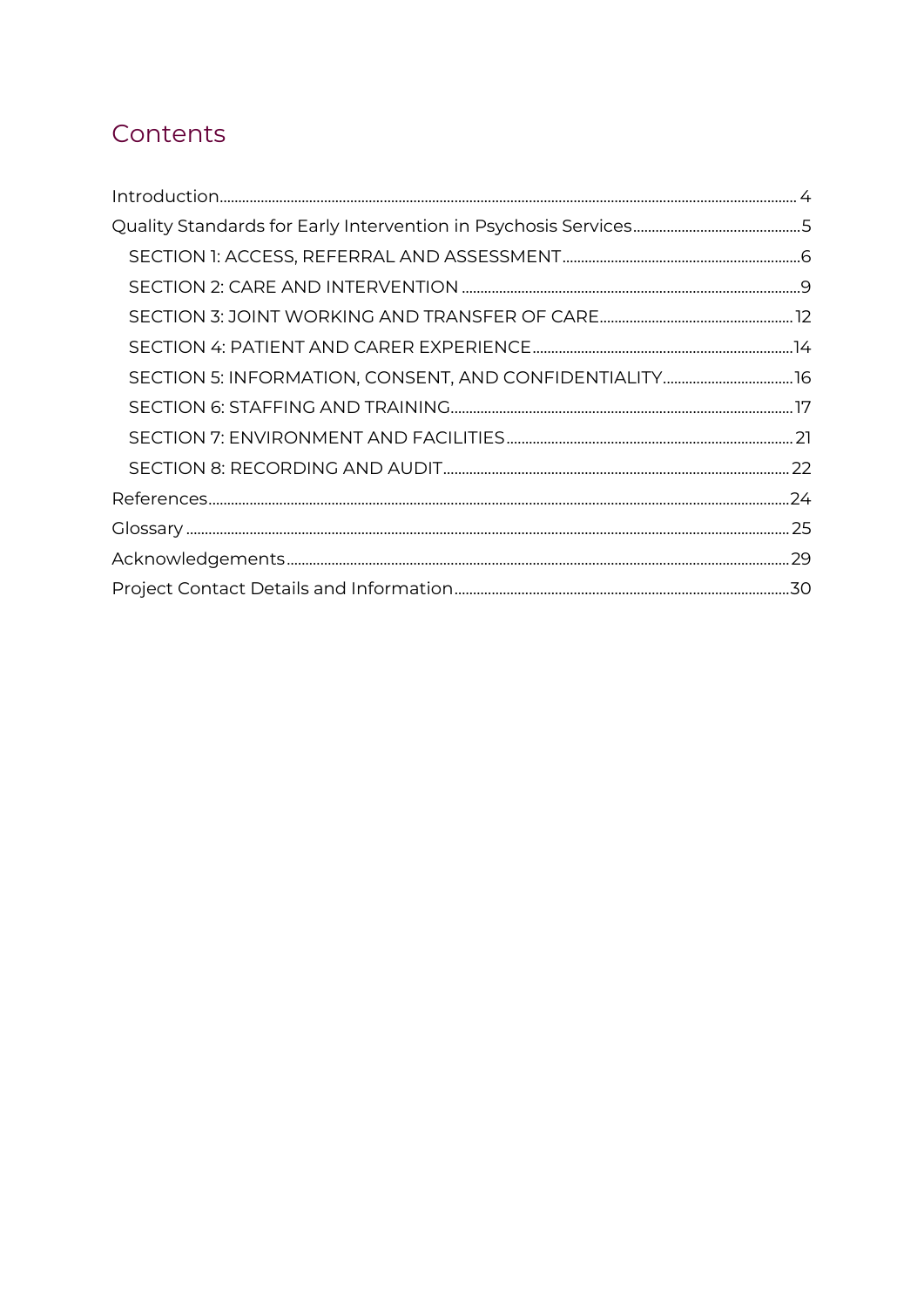### <span id="page-3-0"></span>Introduction

The Early intervention in Psychosis Network (EIPN) was established in 2015 to support in the quality improvement of early intervention in psychosis teams in the UK and Ireland and is one of around 28 networks within the College Centre for Quality Improvement (CCQI) within the Royal College of Psychiatrists.

These standards have been developed from key documents and expert consensus and have been subject to consultation with professional groups involved in the provision of early intervention and with people who have used these services and their carers.

The standards have been developed for the purposes of review and accreditation as part of the Early Intervention in Psychosis Network, however, they can also be used as a guide for new or developing services.

#### **Categorisation of standards**

To support their use in the accreditation process, each standard has been categorised as follows:

- **Type 1:** failure to meet these standards would result in a significant threat to patient safety, rights or dignity and/or would breach the law. These standards also include the fundamentals of care, including the provision of evidence-based care and treatment;
- **Type 2:** standards that an accredited team would be expected to meet;
- **Type 3:** standards that are aspirational, or standards that are not the direct responsibility of the team.

The full set of standards is aspirational, and it is unlikely that any team would meet them all. To achieve accreditation, a team must meet 100% of type 1 standards, 80% of type 2 standards and 60% of type 3 standards.

#### **Terms used in this document**

People who use early intervention in psychosis services are referred to as 'patients' and their friends, family and loved ones are referred to as 'carers'.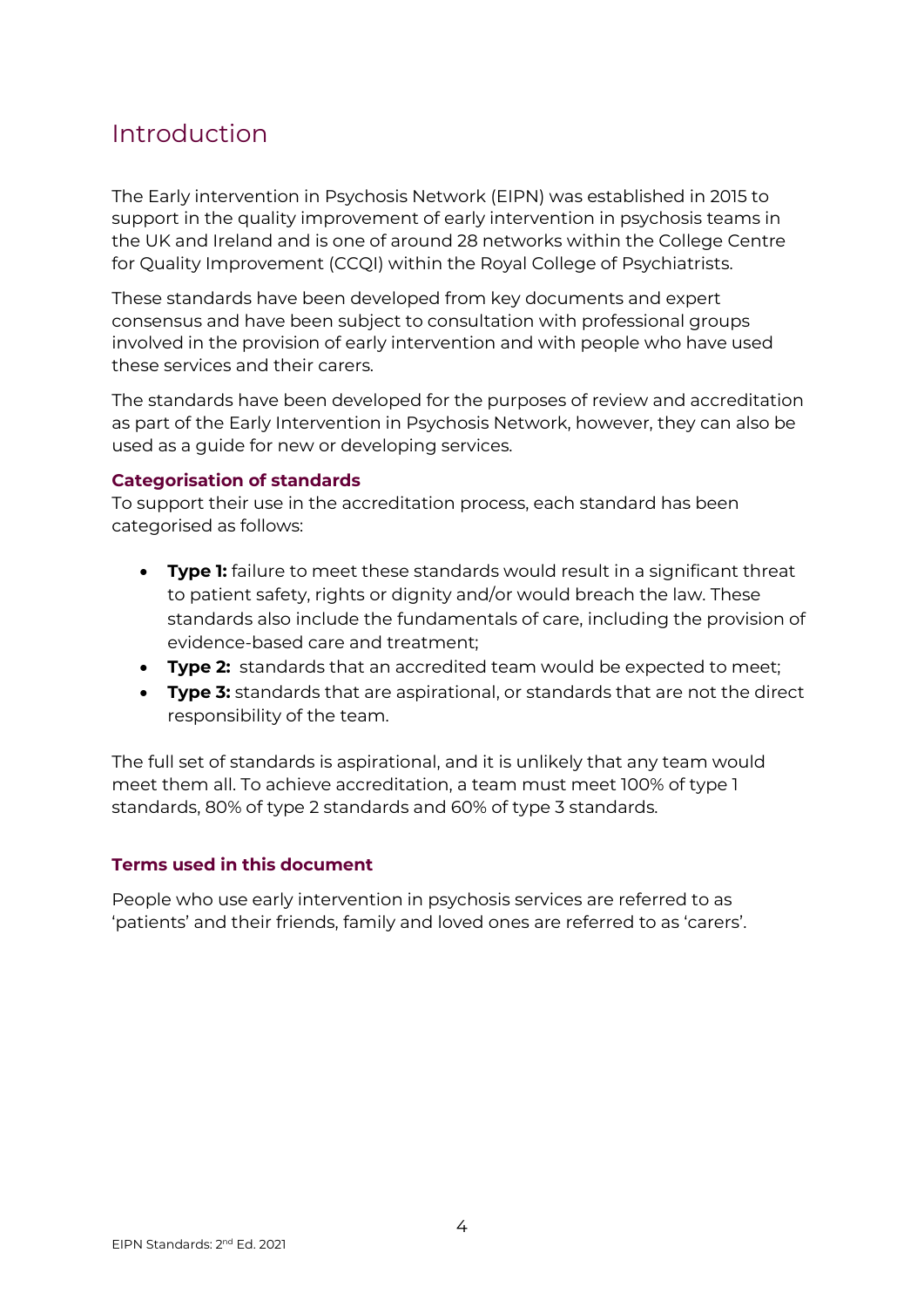Quality Standards for Early Intervention in Psychosis **Services**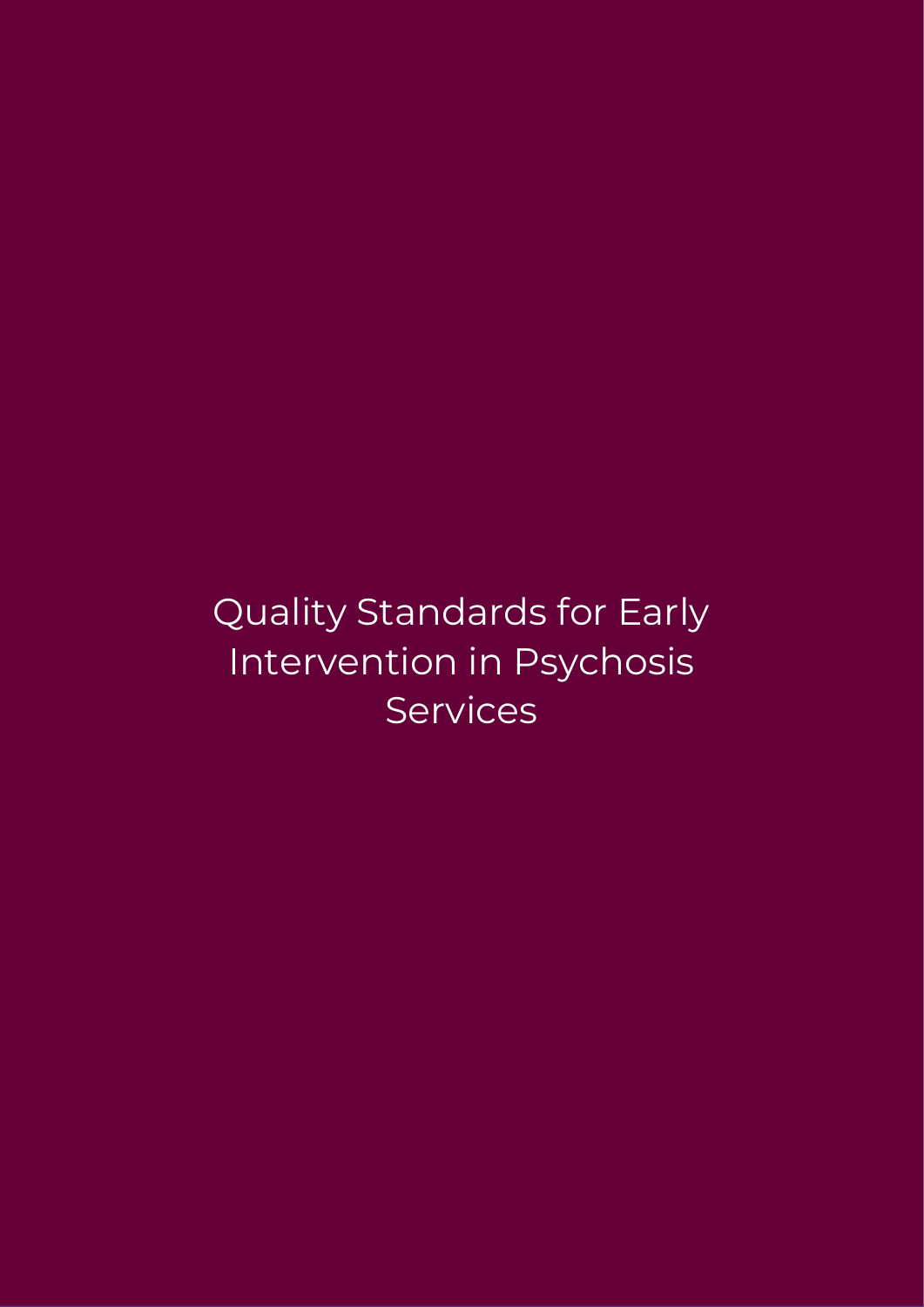<span id="page-5-0"></span>

|                              |                | <b>SECTION 1: ACCESS, REFERRAL AND ASSESSMENT</b>                                                                                                                                                                                                                                                                                                                                                                                                                                                                                                                                                                                                                      |                  |
|------------------------------|----------------|------------------------------------------------------------------------------------------------------------------------------------------------------------------------------------------------------------------------------------------------------------------------------------------------------------------------------------------------------------------------------------------------------------------------------------------------------------------------------------------------------------------------------------------------------------------------------------------------------------------------------------------------------------------------|------------------|
|                              |                | <b>Number Type Standard</b>                                                                                                                                                                                                                                                                                                                                                                                                                                                                                                                                                                                                                                            | <b>Reference</b> |
| <b>Accessing the service</b> |                |                                                                                                                                                                                                                                                                                                                                                                                                                                                                                                                                                                                                                                                                        |                  |
| I                            | ı              | The service provides information about how to make a<br>referral and waiting times for assessment and<br>treatment.<br>Guidance: This includes clear referral criteria and any<br>exclusions.                                                                                                                                                                                                                                                                                                                                                                                                                                                                          | ı                |
| 2                            | 2              | The team is able to triage direct referrals from people<br>and/or their family/carer and other agencies for those<br>with suspected first episode psychosis (FEP).                                                                                                                                                                                                                                                                                                                                                                                                                                                                                                     | 5                |
| 3                            | $\overline{2}$ | Where referrals are made through a single point of<br>access, these are passed on to the EIP team within<br>one working day unless it is an emergency referral,<br>which should be passed across immediately.                                                                                                                                                                                                                                                                                                                                                                                                                                                          | ı                |
| 4                            | $\mathbf{1}$   | A clinical member of staff is available to discuss<br>emergency referrals during working hours.                                                                                                                                                                                                                                                                                                                                                                                                                                                                                                                                                                        | <sub>1</sub>     |
| 5                            | 1              | The service does not exclude people with suspected<br>psychosis based on their social background, duration<br>of untreated psychosis, history of self-harm, substance<br>use, offending history, learning disability,<br>neurodevelopmental problems, or co-<br>morbid mental health problems (including trauma-<br>related disorders).                                                                                                                                                                                                                                                                                                                                | 3, 5             |
| The initial assessment       |                |                                                                                                                                                                                                                                                                                                                                                                                                                                                                                                                                                                                                                                                                        |                  |
| 6                            | 1              | Patients assessed as experiencing first episode<br>psychosis (FEP) or an at-risk mental state (ARMS) are<br>allocated to, and engaged with, an Early Intervention<br>in Psychosis (EIP) care coordinator within two weeks<br>of receipt of referral.<br>Guidance: For some patients, where symptoms are<br>suggestive of possible psychosis, an extended<br>assessment (usually for four to six months) may be<br>beneficial to clarify whether they meet the criteria for<br>FEP or ARMS, or neither of these.                                                                                                                                                        | 1, 2             |
| 7                            | 1              | For planned assessments, the team communicates<br>information in advance to patients that include:<br>The name and designation of the professional<br>they will see;<br>An explanation of the assessment process;<br>Information on who can accompany them;<br>How to contact the team if they have any<br>queries, require support (e.g. an interpreter),<br>need to change the appointment or have<br>difficulty in getting there;<br>Wherever possible, patients are provided with<br>choice for their assessment and appointments,<br>as appropriate.<br>Guidance: This includes choice of time, day, and<br>venue, gender of staff or access in another language. | ı                |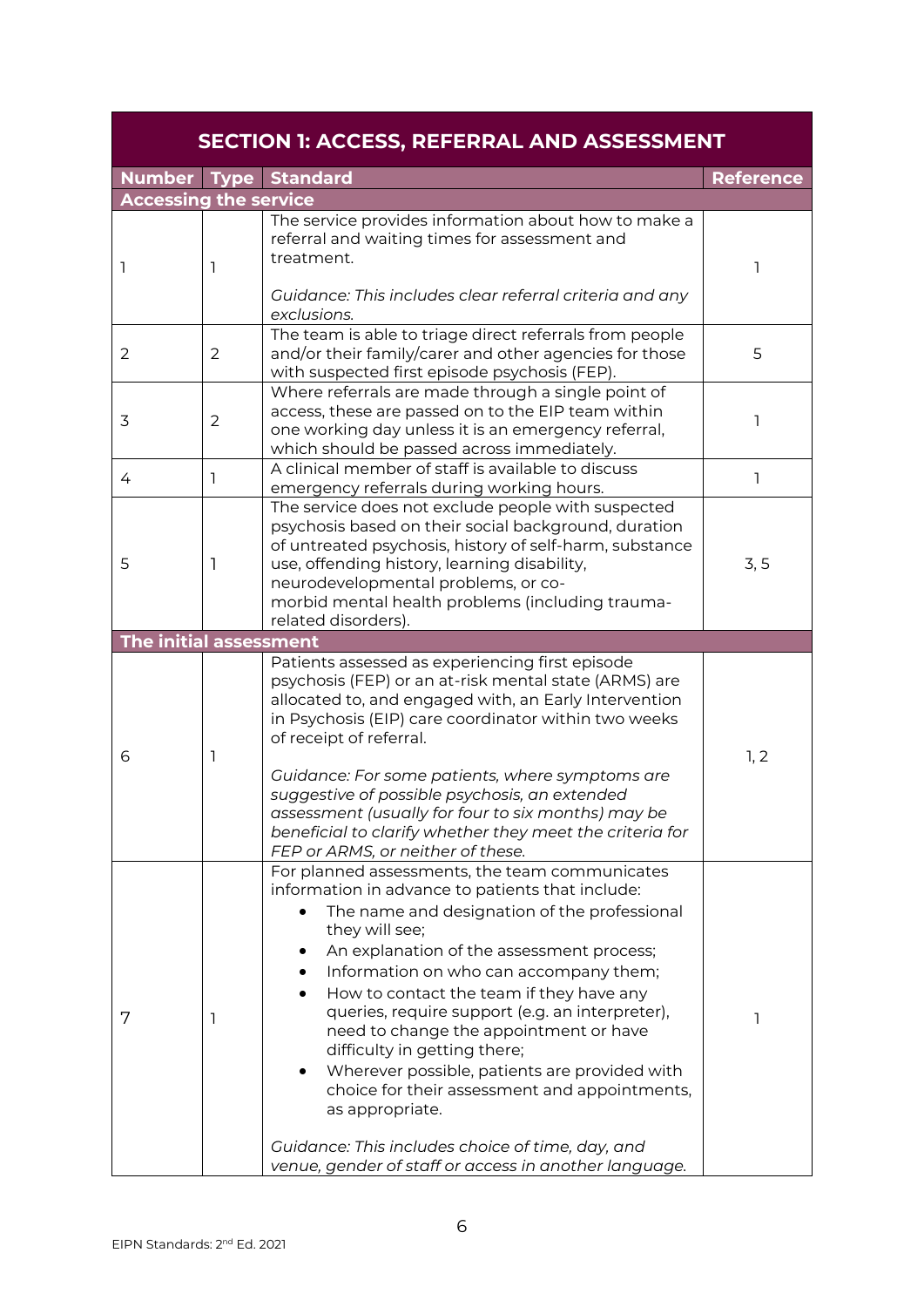| 8  | 1              | Patients have a comprehensive evidence-based<br>assessment which includes their:<br>Mental health and medication;<br>Psychosocial and psychological needs;<br>Strengths and areas for development;<br>Risk, including risk of suicide.<br>$\bullet$<br>Guidance: This includes consideration of co-morbid<br>conditions, alcohol and substance use and prior<br>trauma.                                  | 1, 3 |
|----|----------------|----------------------------------------------------------------------------------------------------------------------------------------------------------------------------------------------------------------------------------------------------------------------------------------------------------------------------------------------------------------------------------------------------------|------|
| 9  | 1              | A physical health review takes place as part of the<br>initial assessment, or as soon as possible.                                                                                                                                                                                                                                                                                                       | 1    |
| 10 | 1              | Patients are assessed for prior trauma and its impact<br>(e.g. PTSD) using validated assessment tools.                                                                                                                                                                                                                                                                                                   | 3, 4 |
| 11 | $\overline{2}$ | The initial assessment includes an exploration of<br>practical problems of daily living.<br>Guidance: This includes consideration of the patient's<br>ability to self-care, motivation and engagement in<br>leisure and vocational activities, situational, physical<br>and environmental inhibitors, communication needs,<br>and a comparison of their current lifestyle to the past<br>and the future. | 3    |
| 12 | 1              | Assessments of patients' capacity (and competency<br>for patients under the age of 16) to consent to care<br>and treatment are performed in accordance with<br>current legislation.                                                                                                                                                                                                                      |      |
| 13 | 1              | Patients have a documented risk assessment and<br>management plan which is co-produced and shared<br>where necessary with relevant agencies (with<br>consideration of confidentiality). The assessment<br>considers:<br>Risk to self;<br>Risk to others;<br>Risk from others.                                                                                                                            |      |
| 14 | 1              | The team records which patients are responsible for<br>the care of children and vulnerable adults and takes<br>appropriate safeguarding action when necessary.                                                                                                                                                                                                                                           | 1, 3 |
| 15 | $\overline{2}$ | The service sends a letter detailing the outcomes of<br>the assessment to the referrer, the GP and other<br>relevant services within a week of the assessment.<br>Guidance: Where a team does not work with the full<br>age spectrum of 14-65, anyone eligible for EIP is<br>supported to access an alternative service which<br>meets their needs.                                                      | 1, 2 |
|    |                | Following up patients who do not attend appointments                                                                                                                                                                                                                                                                                                                                                     |      |
| 16 | 1              | If a patient does not attend for an<br>assessment/appointment, the assessor contacts the<br>referrer.<br>Guidance: If the patient is likely to be considered a<br>risk to themselves or others, the team contacts the<br>referrer immediately to discuss a risk action plan.                                                                                                                             | 1    |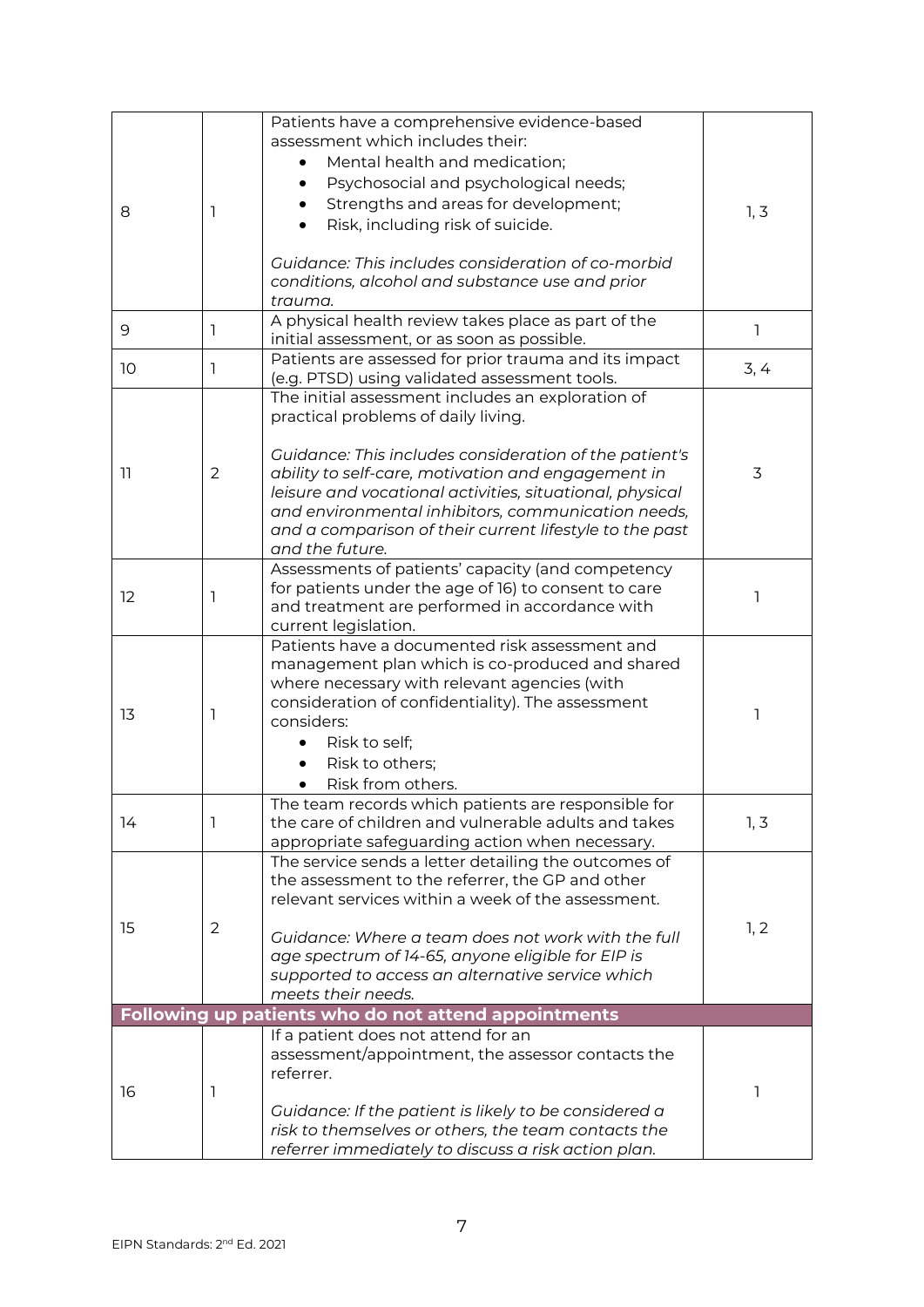| 17 |   | The team follows up patients who have not attended<br>an appointment/assessment. If patients are unable to<br>be engaged, a decision is made by the assessor/team,<br>based on patient need and risk, as to how long to<br>continue to follow up the patient.<br>Guidance: Assertive outreach principles are applied<br>when appropriate. This includes persistence and<br>minimising discharge due to disengagement, taking<br>a persistent and flexible approach to working with<br>patients and their family, friends or carers, and<br>focusing on building positive therapeutic<br>relationships. | 1, 2 |
|----|---|--------------------------------------------------------------------------------------------------------------------------------------------------------------------------------------------------------------------------------------------------------------------------------------------------------------------------------------------------------------------------------------------------------------------------------------------------------------------------------------------------------------------------------------------------------------------------------------------------------|------|
| 18 | 2 | Where patients are reluctant to engage with<br>assessment or treatment, the service offers<br>information and guidance to the referrer and the<br>patient's family, friends or carers, with consideration of<br>confidentiality.                                                                                                                                                                                                                                                                                                                                                                       |      |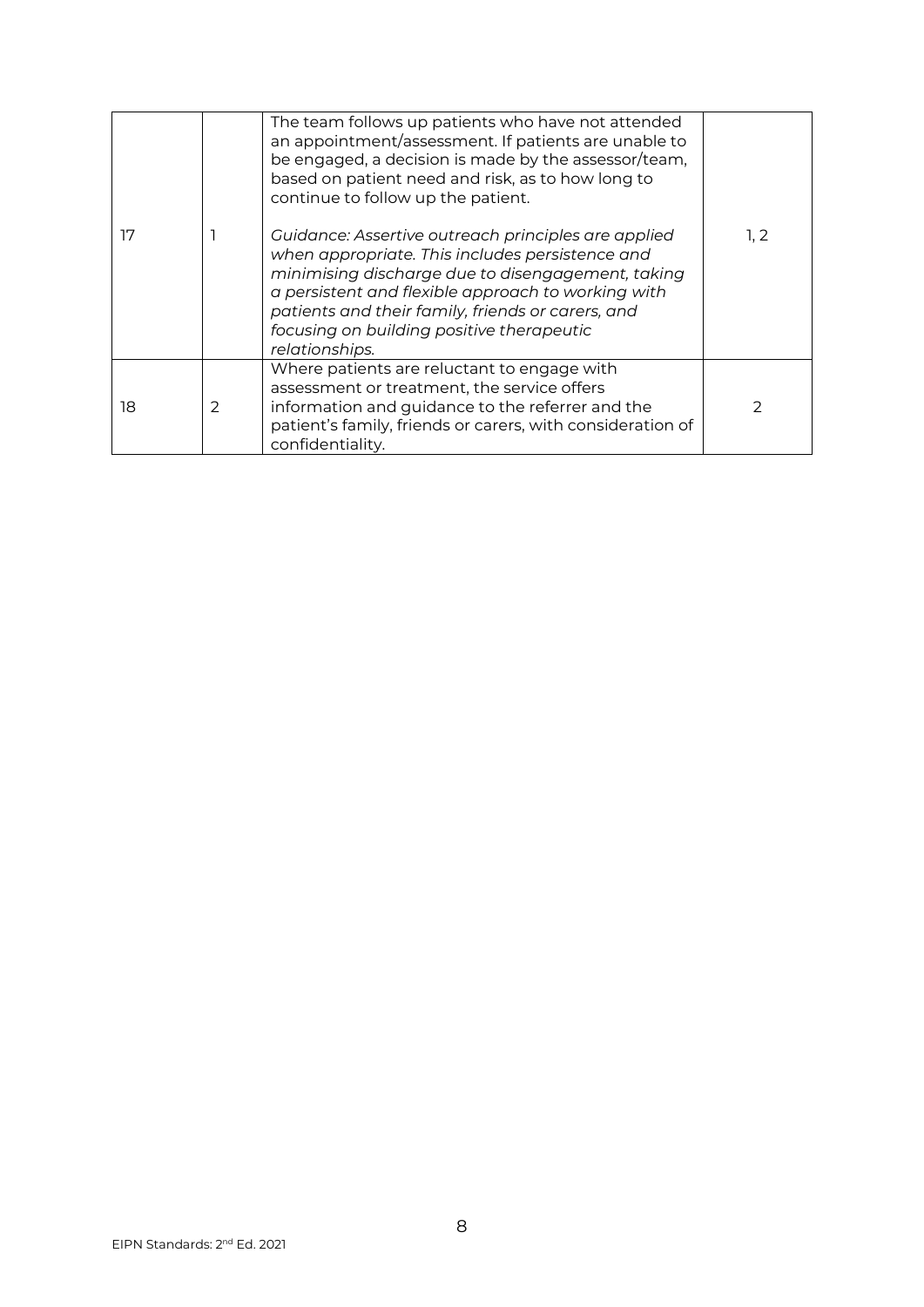<span id="page-8-0"></span>

|    |                | <b>SECTION 2: CARE AND INTERVENTION</b>                                                                                                                                                                                                                                                                                                                                                                                                                                                                                                                                                                                                |                  |
|----|----------------|----------------------------------------------------------------------------------------------------------------------------------------------------------------------------------------------------------------------------------------------------------------------------------------------------------------------------------------------------------------------------------------------------------------------------------------------------------------------------------------------------------------------------------------------------------------------------------------------------------------------------------------|------------------|
|    |                | <b>Number Type Standard</b>                                                                                                                                                                                                                                                                                                                                                                                                                                                                                                                                                                                                            | <b>Reference</b> |
|    |                | <b>Reviews and care planning</b>                                                                                                                                                                                                                                                                                                                                                                                                                                                                                                                                                                                                       |                  |
| 19 | 1              | Patients know who is co-ordinating their care and<br>how to contact them if they have any questions.                                                                                                                                                                                                                                                                                                                                                                                                                                                                                                                                   |                  |
| 20 | ı              | The team has a timetabled meeting at least once a<br>week to discuss allocation of referrals, current<br>assessments and reviews.<br>Guidance: Referrals that the team feels do not require<br>discussion can be allocated before the meeting.                                                                                                                                                                                                                                                                                                                                                                                         | ٦                |
|    |                | There is capacity to hold additional, more frequent<br>meetings to discuss any urgent referrals, incidents,<br>and reviews of high-risk patients when needed.                                                                                                                                                                                                                                                                                                                                                                                                                                                                          |                  |
| 21 | ı              | Every patient has a written care/recovery plan,<br>reflecting their individual needs. Staff members<br>collaborate with patients and their carers (with<br>patient consent) when developing the care/recovery<br>plan and they are offered a copy.<br>Guidance: The care plan clearly outlines:<br>Agreed intervention strategies for physical<br>and mental health;<br>Measurable goals and outcomes;<br>Strategies for self-management e.g. relapse<br>prevention/staying well plan;<br>Any advance directives or statements that the<br>patient has made;<br>Crisis and contingency plans;<br>Review dates and discharge framework. | 1                |
| 22 | 1              | Patients have a documented diagnosis and a clinical<br>formulation. Where a complete assessment is not in<br>place, a working diagnosis and a preliminary<br>formulation is devised.                                                                                                                                                                                                                                                                                                                                                                                                                                                   | 1, 3             |
| 23 | 1              | The team uses the Care Programme Approach (CPA)<br>framework (or equivalent) when necessary for the<br>needs of the patient.                                                                                                                                                                                                                                                                                                                                                                                                                                                                                                           | 3                |
| 24 | $\overline{2}$ | Staff members review patients' progress against<br>patient-defined goals in collaboration with the patient<br>during clinical review meetings and at discharge.                                                                                                                                                                                                                                                                                                                                                                                                                                                                        | ı                |
|    |                | Therapies and interventions are appropriate for patients' needs                                                                                                                                                                                                                                                                                                                                                                                                                                                                                                                                                                        |                  |
| 25 | 1              | Patients with first episode psychosis are offered a<br>course of Cognitive Behavioural Therapy for Psychosis<br>(CBTp).                                                                                                                                                                                                                                                                                                                                                                                                                                                                                                                | 2                |
| 26 | 1              | Patients with an At-Risk Mental State for psychosis<br>(ARMS) are offered individual Cognitive Behavioural<br>Therapy.                                                                                                                                                                                                                                                                                                                                                                                                                                                                                                                 | 2                |
| 27 | $\overline{2}$ | If trauma and its impact (e.g. PTSD) have been<br>identified, a course of appropriate evidence-based<br>interventions is offered to address this.<br>Guidance: This might include trauma-focussed CBT,<br>Narrative Exposure Therapy, or EMDR.                                                                                                                                                                                                                                                                                                                                                                                         | 4                |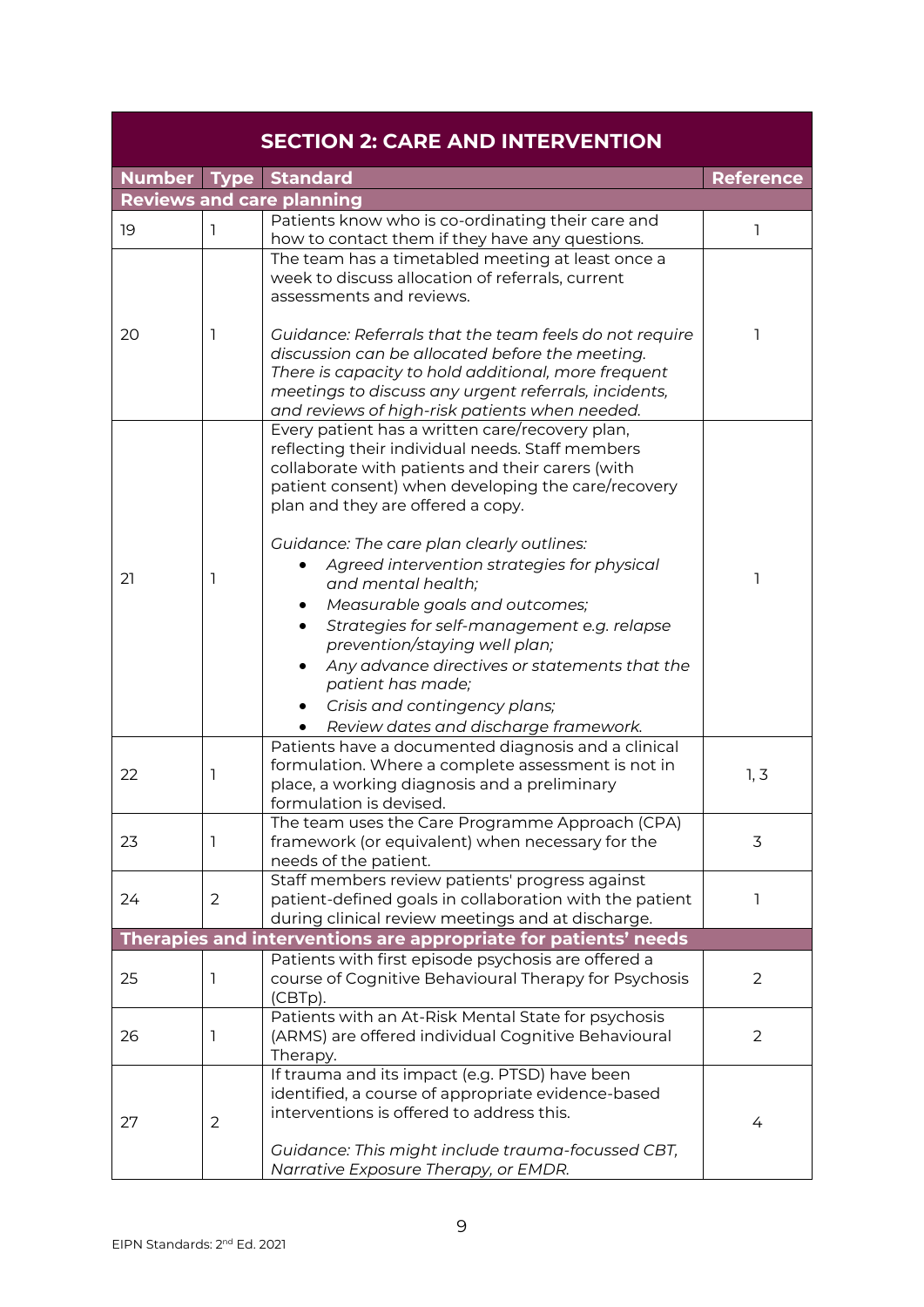| 28                | 1              | Patients with first episode psychosis and their families<br>are offered family interventions.                                                                                                                                                                                                                                                                                                                                                 | 2              |
|-------------------|----------------|-----------------------------------------------------------------------------------------------------------------------------------------------------------------------------------------------------------------------------------------------------------------------------------------------------------------------------------------------------------------------------------------------------------------------------------------------|----------------|
| 29                | $\overline{2}$ | Patients with coexisting mental health problems are<br>offered NICE-recommended interventions.                                                                                                                                                                                                                                                                                                                                                | $\overline{2}$ |
| 30                | 1              | The team supports patients to undertake structured<br>activities such as work, education and volunteering.<br>Guidance: For patients who wish to find or return to<br>work, this could include supporting them to access<br>pre-vocational training or employment programmes.                                                                                                                                                                 | 1, 2           |
| 31                | 1              | The team supports patients to undertake activities to<br>support them to build their social and community<br>networks.                                                                                                                                                                                                                                                                                                                        | 1, 2           |
| 32                | 1              | The service offers an optimum treatment package of<br>three years, with consideration of individual patient<br>need.<br>Guidance: If the service works with children and<br>young people between the ages of 14-18 with first<br>episode psychosis, they are able to support them for<br>at least the duration of the full three years, avoiding<br>premature transitioning to alternative services.                                          | 2, 3           |
| <b>Medication</b> |                |                                                                                                                                                                                                                                                                                                                                                                                                                                               |                |
| 33                | 1              | Patients with first episode psychosis are offered<br>antipsychotic medication.<br>Guidance: First time prescribing of antipsychotic<br>medication should be by, or in consultation with, an<br>El specialist. Patients with an at-risk mental state<br>(ARMS) should not be prescribed antipsychotic<br>medication to delay or prevent onset of psychosis.                                                                                    | 2, 3           |
| 34                | 1              | When medication is prescribed, specific treatment<br>goals are set with the patient, the risks (including<br>interactions) and benefits are reviewed, a timescale<br>for response is set and patient consent is recorded.<br>Guidance: For patient's prescribed depot medication<br>this includes the attitude of the patient towards this<br>method of administration and documentation of<br>agreed procedures in place for administration. | 1, 3           |
| 35                | 1              | Patients have their medications reviewed regularly.<br>Medication reviews include an assessment of<br>therapeutic response, safety, management of side<br>effects and adherence to medication regime.<br>Guidance: Side effect monitoring tools can be used to<br>support reviews.                                                                                                                                                            | 1, 3           |
| 36                | 1              | If the patient's illness does not respond to an<br>adequate trial of two different antipsychotic<br>medicines given sequentially, they are offered<br>clozapine.                                                                                                                                                                                                                                                                              | $\overline{2}$ |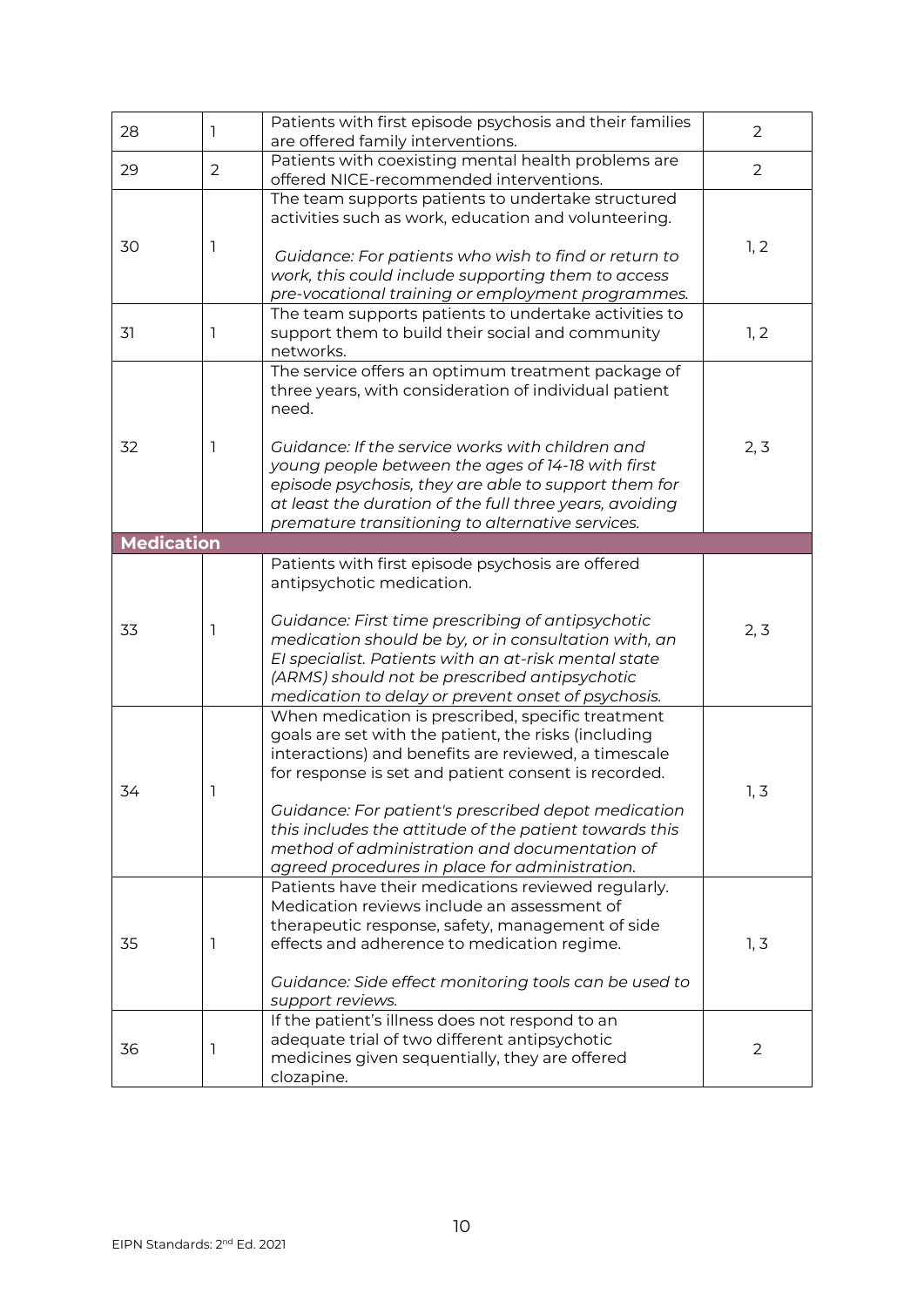| 37                         | 1 | Patients are not prescribed more than one<br>antipsychotic drug concurrently; if they are, a rationale<br>is recorded for this.                                                                                                                                                                                                                                                                                                               | 3              |
|----------------------------|---|-----------------------------------------------------------------------------------------------------------------------------------------------------------------------------------------------------------------------------------------------------------------------------------------------------------------------------------------------------------------------------------------------------------------------------------------------|----------------|
|                            |   | Guidance: Exceptions include a short period of<br>overlap while changing medication or because<br>clozapine is co-prescribed with a second<br>antipsychotic.                                                                                                                                                                                                                                                                                  |                |
| 38                         | 1 | For patients who are taking antipsychotic medication,<br>the team maintains responsibility for monitoring their<br>physical health and the effects of antipsychotic<br>medication for at least the first 12 months or until the<br>person's condition has stabilised, whichever is longer.<br>Thereafter, the responsibility for this monitoring may<br>be transferred to primary care under shared care<br>arrangements.                     | 1, 2, 3        |
| 39                         | 1 | Patients who are prescribed mood stabilisers or<br>antipsychotics have the appropriate physical health<br>assessments at the start of treatment<br>(baseline), at six weeks, at three months and then<br>annually (or every six months for young people) unless<br>a physical health abnormality arises.                                                                                                                                      | 1, 2, 3        |
|                            |   | Dosages of antipsychotic drugs do not exceed British<br>National Formulary (BNF) recommended doses. If<br>they do, a rationale is recorded for this.                                                                                                                                                                                                                                                                                          |                |
| 40                         | 1 | Guidance: For FEP, best practice guidance (e.g.<br>Maudsley Prescribing Guidelines) for prescribing is<br>used, noting that the doses of antipsychotics known<br>to be effective in first episode are generally lower<br>than those that are needed in patients who have had<br>multiple episodes of psychosis.                                                                                                                               | 3              |
| 41                         | 2 | Patients, carers and prescribers can contact a<br>specialised pharmacist to discuss medications.                                                                                                                                                                                                                                                                                                                                              | 1, 2           |
| <b>Physical healthcare</b> |   |                                                                                                                                                                                                                                                                                                                                                                                                                                               |                |
| 42                         | 1 | Patients are offered personalised healthy lifestyle<br>interventions, including and where indicated,<br>pharmacological interventions in line with the Lester<br>tool recommendations. Such interventions may<br>include advice on healthy eating, physical activity,<br>sexual and reproductive health, and access to<br>smoking cessation services in collaboration with<br>primary care. This is documented in the patient's care<br>plan. | 1              |
| 43                         | 1 | Staff members arrange for patients to access<br>screening, monitoring and treatment for physical<br>health problems through primary/secondary care<br>services. This is documented in the patient's care plan.                                                                                                                                                                                                                                | 2, 5           |
| 44                         | 2 | Copies of the physical healthcare monitoring results<br>are recorded on the patient's record and sent to the<br>GP.                                                                                                                                                                                                                                                                                                                           | $\overline{2}$ |
| 45                         | 1 | The team, including bank and agency staff, are able to<br>identify and manage an acute physical health<br>emergency.                                                                                                                                                                                                                                                                                                                          | 5, 6           |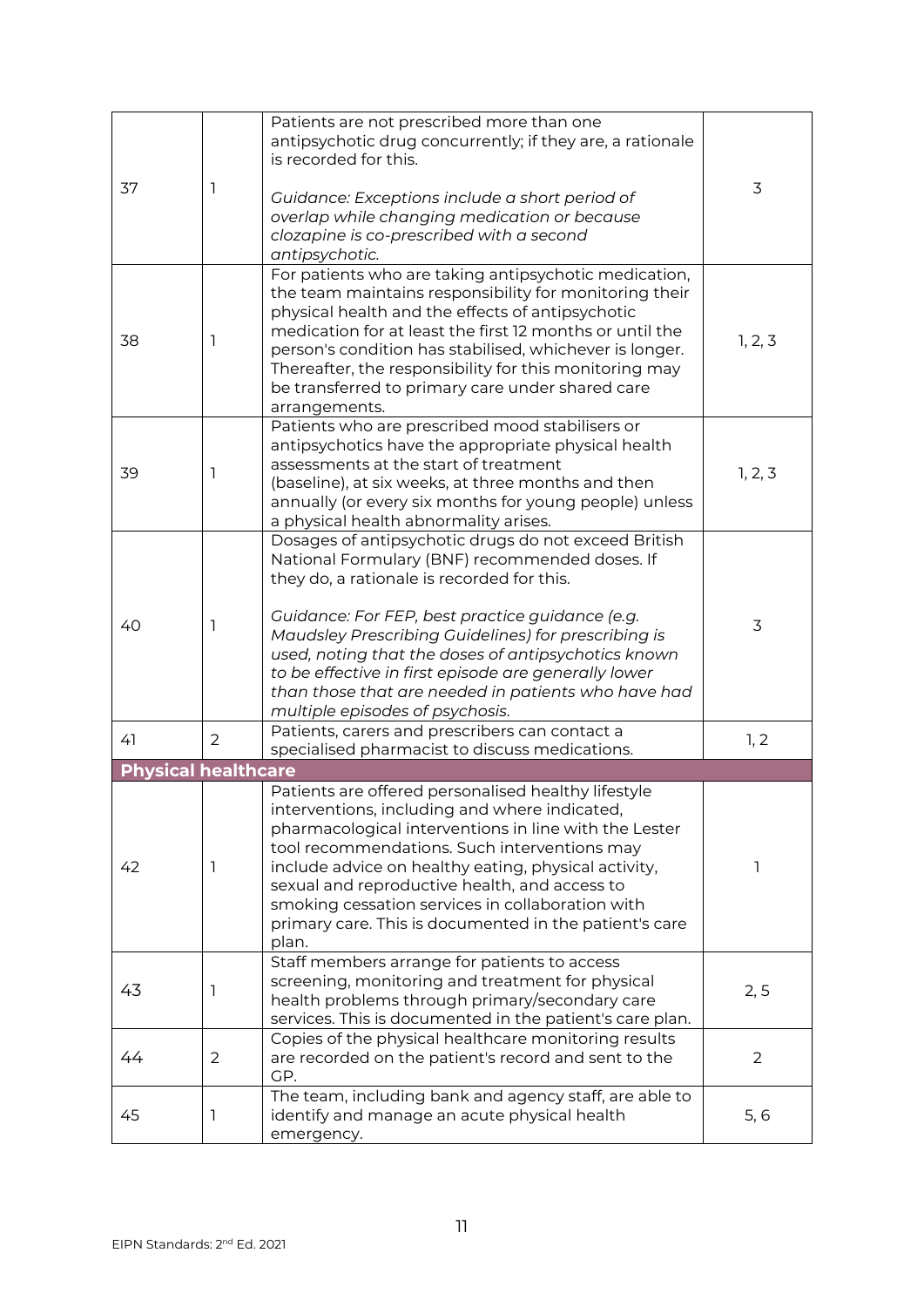<span id="page-11-0"></span>

|    |                | <b>SECTION 3: JOINT WORKING AND TRANSFER OF CARE</b>                                                                                                                                                                                                                                                                                                                                 |                  |
|----|----------------|--------------------------------------------------------------------------------------------------------------------------------------------------------------------------------------------------------------------------------------------------------------------------------------------------------------------------------------------------------------------------------------|------------------|
|    |                | <b>Number Type Standard</b>                                                                                                                                                                                                                                                                                                                                                          | <b>Reference</b> |
|    |                | <b>Interface with other services</b>                                                                                                                                                                                                                                                                                                                                                 |                  |
| 46 | 1              | Patients can access help from mental health services<br>24 hours a day, seven days a week.<br>Guidance: Out of hours, this may involve crisis/home<br>treatment teams, psychiatric liaison teams and                                                                                                                                                                                 | 1                |
| 47 | $\overline{2}$ | telephone helplines.<br>There are written care pathways which have been<br>locally developed and agreed, that ensure continuity<br>of care between the EIP service and other physical<br>and mental health services.<br>Guidance: This includes interactions with primary<br>care, substance use services, child and adolescent<br>teams and other community mental health services. | 2, 5             |
| 48 | $\overline{2}$ | There is regular communication between the early<br>intervention in psychosis service, Child and<br>Adolescent Mental Health Services (CAMHS) and the<br>primary care team to:<br>Discuss patients with shared care<br>arrangements;<br>Discuss patients where CAMHS or primary care<br>٠<br>have concerns about possible psychosis.                                                 | $\overline{2}$   |
| 49 | 1              | Patients with drug and alcohol problems have access<br>to specialist help, e.g. drug and alcohol services, in<br>accordance with NICE guidelines.                                                                                                                                                                                                                                    | 5, 6             |
| 50 | $\overline{2}$ | Where patients have a primary psychotic disorder but<br>are referred to other specialist services (e.g. substance<br>use), the early intervention in psychosis service<br>continues to have overall responsibility for the patient.<br>Guidance: An exception may exist for postpartum<br>psychosis where a perinatal mental health service<br>exists.                               | 2, 6             |
| 51 | 1              | The service has a care pathway for the care of patients<br>in the perinatal period (pregnancy and 12 months<br>post-partum) that includes:<br>Assessment;<br>Care and treatment (particularly relating to<br>prescribing psychotropic medication);<br>Referral to a specialist perinatal team/unit<br>unless there is a specific reason not to do so.                                | 1                |
| 52 | 1              | The team supports patients to access:<br>Housing support;<br>Support with finances, benefits and debt<br>management;<br>Social services.                                                                                                                                                                                                                                             | ı                |
| 53 | $\overline{2}$ | Where patients are in education, the service liaises<br>with the patient's school, education and support<br>services/local authority, with the patient's consent, to<br>support them to continue their education.                                                                                                                                                                    | 7                |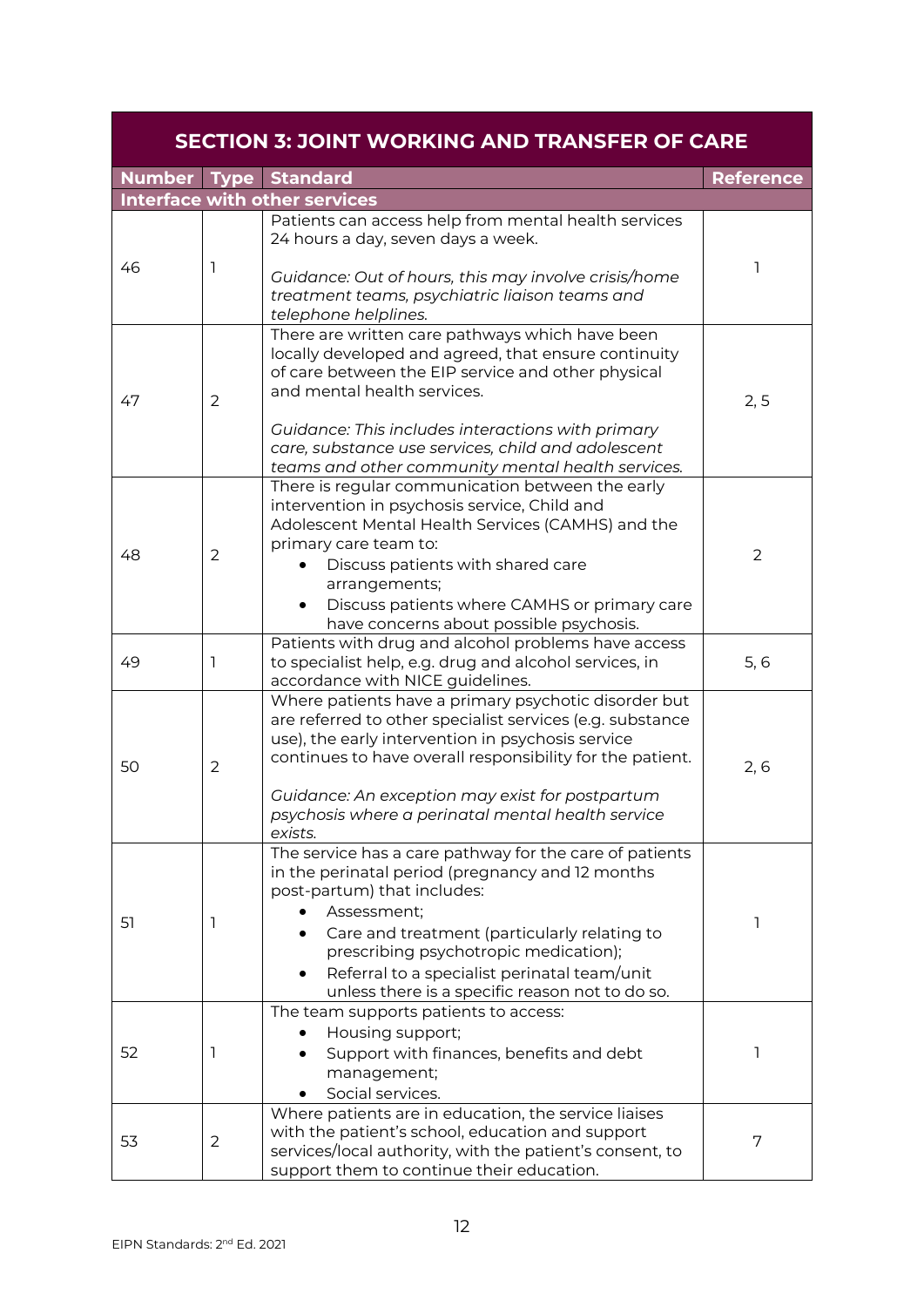| 54 | $\overline{2}$ | The service provides training to other professionals<br>and agencies (e.g. teachers, youth workers, police and<br>criminal justice services) that may come into contact<br>with people with early stage presentations of<br>psychosis about at-risk mental states (ARMS), signs<br>and symptoms of illness and how to refer to the<br>service.                                                                                        | 2, 3, 7 |
|----|----------------|---------------------------------------------------------------------------------------------------------------------------------------------------------------------------------------------------------------------------------------------------------------------------------------------------------------------------------------------------------------------------------------------------------------------------------------|---------|
|    |                | <b>Discharge and transfer of care</b>                                                                                                                                                                                                                                                                                                                                                                                                 |         |
| 55 | ı              | A discharge letter is sent to the patient and all<br>relevant parties within 10 working days of discharge.<br>The letter includes the plan for:<br>On-going care in the community/aftercare<br>arrangements;<br>Crisis and contingency arrangements<br>including details of who to contact;<br>Medication, including monitoring<br>arrangements;<br>Details of when, where and who will follow up<br>with the patient as appropriate. | 1       |
| 56 | 1              | The team makes sure that patients who are<br>discharged from hospital are followed up within three<br>days.                                                                                                                                                                                                                                                                                                                           | 1       |
| 57 | $\overline{2}$ | When a patient is admitted to hospital, early<br>intervention (EI) staff continue to work actively with<br>the patient in the inpatient setting. An El service<br>representative attends and contributes to care<br>planning, ward rounds and discharge planning.                                                                                                                                                                     | 5       |
| 58 | 1              | When patients are transferred between community<br>services there is a handover which ensures that the<br>new team have an up-to-date care plan and risk<br>assessment.                                                                                                                                                                                                                                                               | ı       |
| 59 | 3              | When patients are transferred between community<br>services there is a meeting in which members of the<br>two teams meet with the patient and their family,<br>friends or carers to discuss transfer of care.                                                                                                                                                                                                                         | 5       |
| 60 | 2              | The team provides support to patients when their<br>care is being transferred to another community<br>mental health team, or back to the care of their GP.                                                                                                                                                                                                                                                                            |         |
| 61 | $\overline{2}$ | People who transition between child and adolescent,<br>early intervention and adult community teams are<br>provided with a transition pack which contains<br>information on:<br>The roles of adult mental health staff (for<br>example general adult psychiatrist, community<br>psychiatric nurse);<br>Who to contact if there is a problem.                                                                                          | 5       |
| 62 | $\overline{2}$ | There are agreements with other agencies for patients<br>to re-access the service if needed, without following<br>the initial referral pathway.<br>Guidance: There may be exceptions where patients<br>require a generic assessment and it may be<br>appropriate to follow the initial referral pathway.                                                                                                                              | 5       |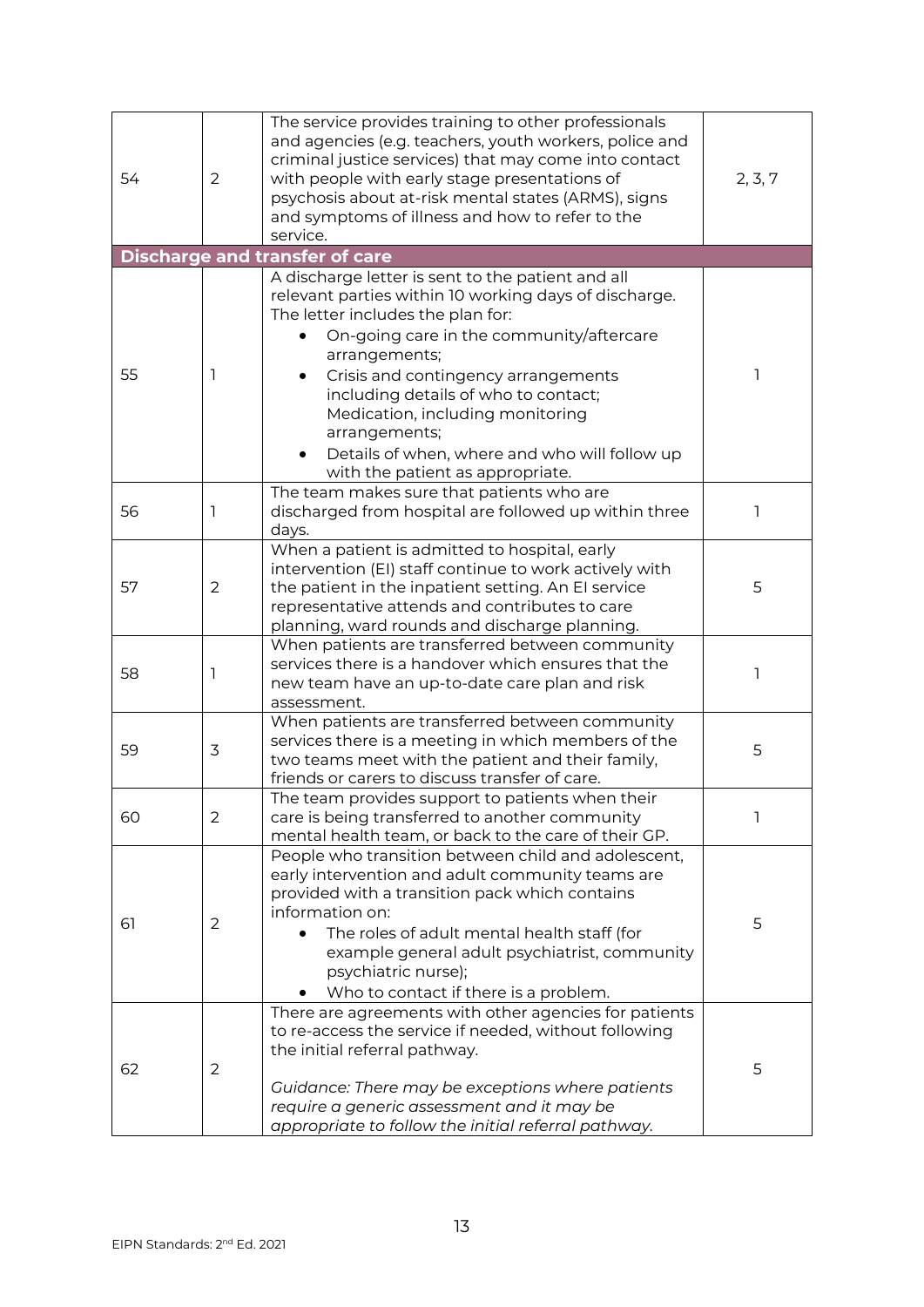<span id="page-13-0"></span>

|                            |                | <b>SECTION 4: PATIENT AND CARER EXPERIENCE</b>                                                                                                                                                                                 |                  |
|----------------------------|----------------|--------------------------------------------------------------------------------------------------------------------------------------------------------------------------------------------------------------------------------|------------------|
|                            |                | <b>Number Type Standard</b>                                                                                                                                                                                                    | <b>Reference</b> |
|                            |                | Treating patients with compassion, dignity and respect                                                                                                                                                                         |                  |
|                            |                | Staff members treat patients and carers with<br>compassion, dignity and respect.                                                                                                                                               |                  |
| 63                         | 1              | Guidance: This includes respect of a person's age,<br>disability, gender reassignment, marriage and civil<br>partnership, pregnancy and maternity, race, religion<br>and belief, sex and sexual orientation.                   |                  |
| 64                         | 1              | Patients feel listened to and understood by staff<br>members.                                                                                                                                                                  | ı                |
| 65                         | 1              | Patients feel welcomed by staff members when<br>attending appointments.<br>Guidance: Staff members introduce themselves to                                                                                                     | 1                |
|                            |                | patients and address them using the name and<br>pronouns they prefer.                                                                                                                                                          |                  |
| <b>Patient involvement</b> |                |                                                                                                                                                                                                                                |                  |
| 66                         | ı              | Patients are actively involved in shared decision-<br>making about their mental and physical health care,<br>treatment and discharge planning and supported in<br>self-management.                                             | 1, 3, 7          |
| 67                         | $\overline{2}$ | Appropriately experienced patient or carer<br>representatives are involved in the interview process<br>for recruiting staff members.                                                                                           | 1                |
| 68                         | $\overline{2}$ | Appropriately trained and experienced patient<br>representatives are involved in devising and delivering<br>training to staff.                                                                                                 | 1                |
| 69                         | 1              | The service asks patients and carers for their feedback<br>about their experiences of using the service and this is<br>used to improve the service.                                                                            | 1                |
| 70                         | $\overline{2}$ | Services are developed in partnership with<br>appropriately experienced patients and carers who<br>have an active role in decision making.                                                                                     | 1                |
|                            |                | Support and engagement for carers, family and friends                                                                                                                                                                          |                  |
| 71                         | 1              | Carers (with patient consent) are involved in<br>discussions and decisions about the patient's care,<br>treatment and discharge planning.                                                                                      | 1, 3, 7          |
| 72                         | $\overline{2}$ | Carers are offered individual time with staff members<br>to discuss concerns and their own needs.                                                                                                                              | 1, 3, 7          |
| 73                         | 1              | Carers are advised on how to access a statutory carers'<br>assessment, provided by an appropriate agency.<br>Guidance: This advice is offered at the time of the<br>patient's initial assessment, or at the first opportunity. | 1, 3, 7          |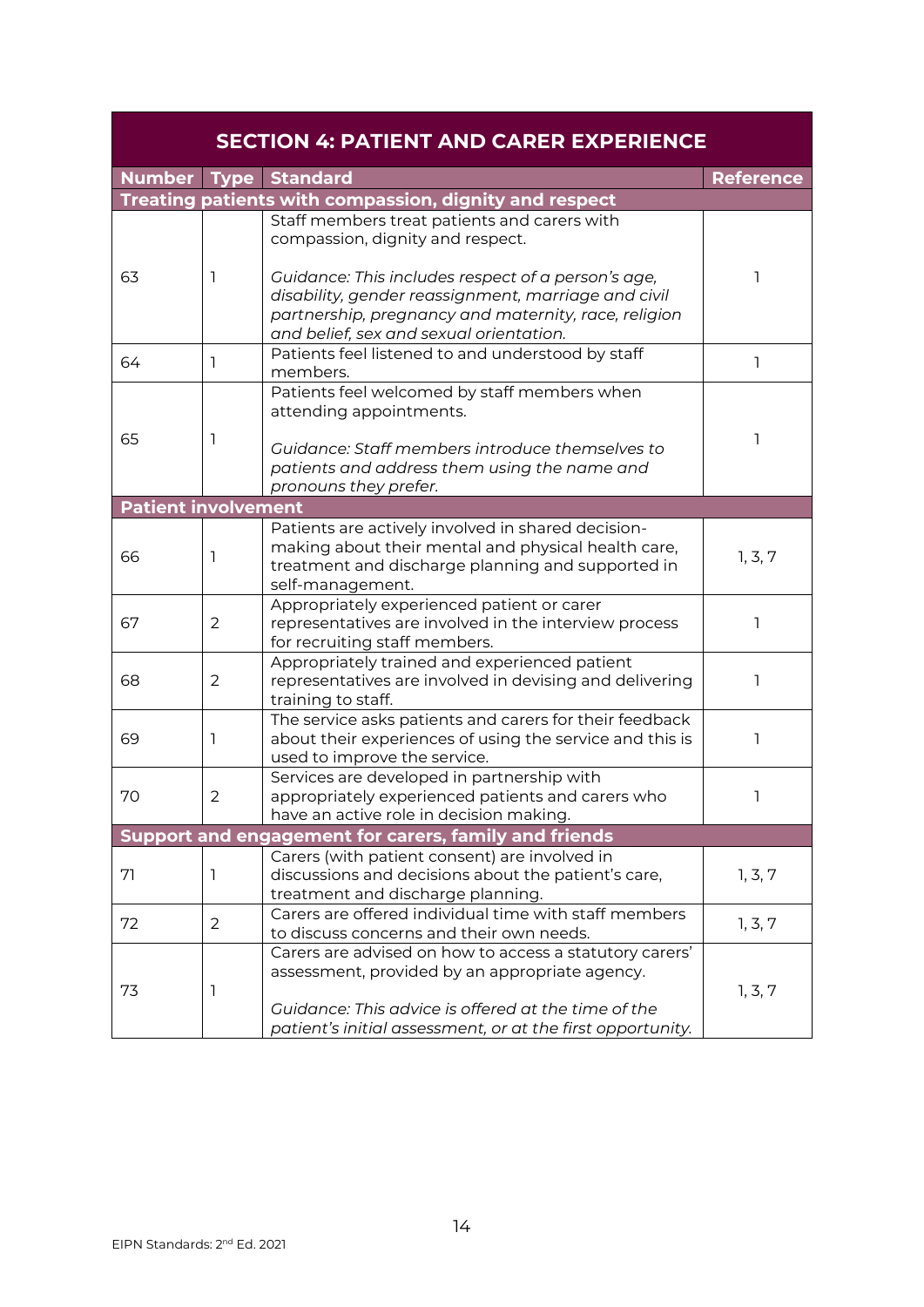|    |                | Carers of patients with first episode psychosis are<br>offered a carer-focused education and support<br>programme as soon as possible.                                                                                                                                                                                         |         |
|----|----------------|--------------------------------------------------------------------------------------------------------------------------------------------------------------------------------------------------------------------------------------------------------------------------------------------------------------------------------|---------|
| 74 |                | Guidance: This might include:<br>Recovery approaches;<br>Managing different symptoms/unusual<br>experiences;<br>Managing changes in behaviour;<br>Recognising early warning signs;<br>$\bullet$<br>Carer health and well-being.                                                                                                | 2, 3    |
| 75 | 3              | The carer-focused education and support programme<br>offer is reviewed regularly to ensure that it meets the<br>needs of families and carers as the patient's needs<br>change.                                                                                                                                                 | 2, 3    |
| 76 | 3              | The service actively encourages carers to attend carer<br>support networks or groups. There is a designated<br>staff member to support carers.                                                                                                                                                                                 | 1, 3, 7 |
| 77 | $\overline{2}$ | The service offers specific support to people with<br>children, siblings or other dependants, for example<br>meeting with these individuals, offering appropriate<br>written information, support groups or supporting the<br>patient to communicate with their children, siblings<br>or dependants about their mental health. | 5       |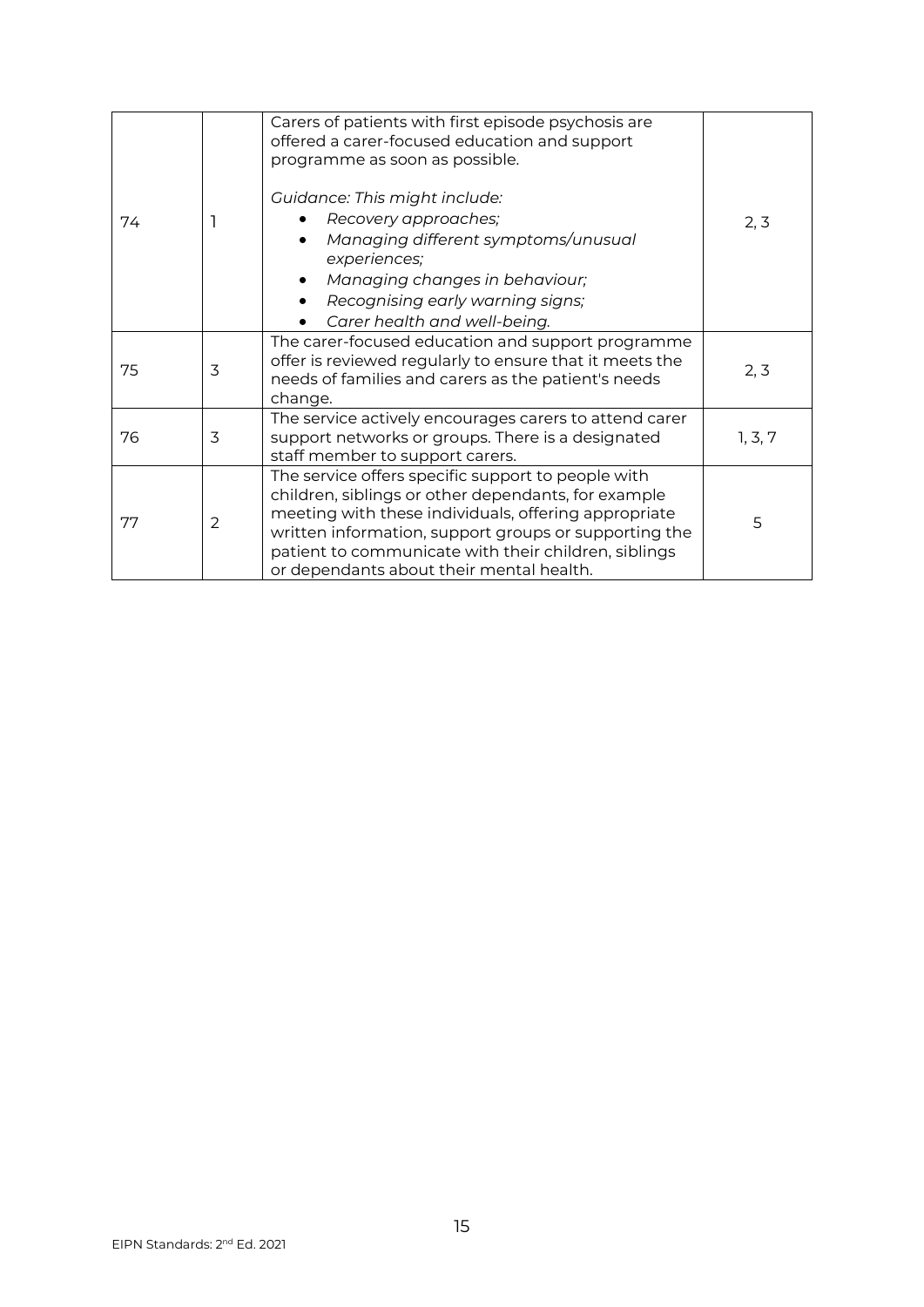<span id="page-15-0"></span>

|                                | <b>SECTION 5: INFORMATION, CONSENT, AND CONFIDENTIALITY</b> |                                                                                                                                                                                                                                                                                                                                                                                                                                                                                        |                  |  |
|--------------------------------|-------------------------------------------------------------|----------------------------------------------------------------------------------------------------------------------------------------------------------------------------------------------------------------------------------------------------------------------------------------------------------------------------------------------------------------------------------------------------------------------------------------------------------------------------------------|------------------|--|
|                                |                                                             | <b>Number Type Standard</b>                                                                                                                                                                                                                                                                                                                                                                                                                                                            | <b>Reference</b> |  |
|                                |                                                             | <b>Providing information to patients and carers</b>                                                                                                                                                                                                                                                                                                                                                                                                                                    |                  |  |
| 78                             | 1                                                           | Patients and carers are provided with accessible<br>information which can be provided in a range of<br>formats dependent on their need.                                                                                                                                                                                                                                                                                                                                                | 5                |  |
| 79                             | 1                                                           | Patients are given accessible written information<br>which staff members talk through with them as soon<br>as is practically possible. This includes:<br>Their rights regarding consent to care and<br>$\bullet$<br>treatment;<br>Their rights under the Mental Health Act;<br>How to access advocacy services;<br>How to access a second opinion;<br>How to access interpreting services;<br>How to view their records;<br>How to raise concerns, complaints and give<br>compliments. | 1                |  |
| 80                             | 1                                                           | Patients (and carers, with patient consent) are offered<br>written and verbal information about the patient's<br>mental illness and treatment.<br>Guidance: Verbal information could be provided in a<br>one-to-one meeting with a staff member or in a<br>psycho-education group. Written information could<br>include leaflets or websites.                                                                                                                                          | ı                |  |
| 81                             | 2                                                           | The team provides each carer with accessible carers'<br>information.<br>Guidance: Information is provided verbally and in<br>writing (e.g. carer's pack). This includes:<br>The names and contact details of key staff<br>members in the team and who to contact in<br>an emergency;<br>Local sources of advice and support such as<br>local carers' groups, carers' workshops and<br>relevant charities.                                                                              | 1, 3             |  |
| 82                             | 1                                                           | Patients are asked if they and their family, friends and<br>carers wish to have copies of correspondence about<br>their health and treatment.                                                                                                                                                                                                                                                                                                                                          | ı                |  |
| 83                             | 1                                                           | The service works with interpreters who are<br>sufficiently knowledgeable and skilled to provide a full<br>and accurate translation. The patient's relatives are<br>not used in this role unless there are exceptional<br>circumstances.                                                                                                                                                                                                                                               | 1                |  |
| <b>Patient confidentiality</b> |                                                             |                                                                                                                                                                                                                                                                                                                                                                                                                                                                                        |                  |  |
| 84                             | 1                                                           | Confidentiality and its limits are explained to the<br>patient, family, friends and carers, both verbally and in<br>writing. Patient preferences for sharing information<br>with third parties are respected and reviewed<br>regularly.                                                                                                                                                                                                                                                | 1                |  |
| 85                             | 1                                                           | The team knows how to respond to carers when the<br>patient does not consent to their involvement.                                                                                                                                                                                                                                                                                                                                                                                     | 1                |  |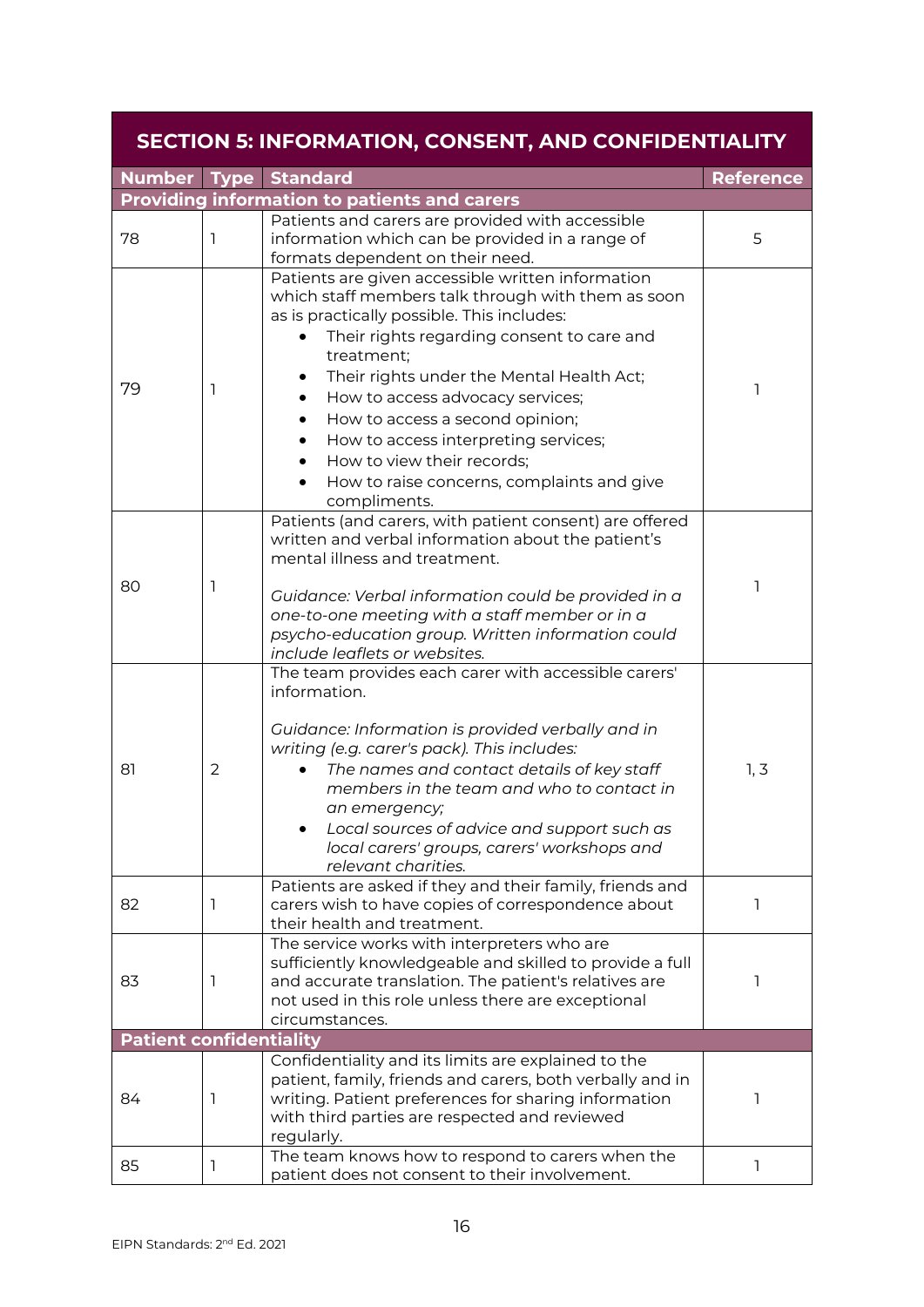<span id="page-16-0"></span>

|                        |                | <b>SECTION 6: STAFFING AND TRAINING</b>                                                                                                                                                                                                                                                                                                 |                  |
|------------------------|----------------|-----------------------------------------------------------------------------------------------------------------------------------------------------------------------------------------------------------------------------------------------------------------------------------------------------------------------------------------|------------------|
| Number Type            |                | <b>Standard</b>                                                                                                                                                                                                                                                                                                                         | <b>Reference</b> |
| <b>Staffing levels</b> |                |                                                                                                                                                                                                                                                                                                                                         |                  |
|                        |                | The multi-disciplinary team comprises staff from a number of<br>different professional backgrounds that enables them to<br>deliver a full range of treatments/therapies to the patient<br>population. The team includes:                                                                                                                |                  |
| 86                     | 1              | Psychologist(s) who:<br>Provide assessment and formulation of<br>patients' psychological needs;<br>Ensure the safe and effective provision of<br>evidence based psychological interventions<br>adapted to patients' needs through a defined<br>pathway.                                                                                 | 1, 2             |
| 87                     | $\overline{2}$ | Occupational therapist(s) who:<br>Provide an occupational assessment for those<br>patients who require it;<br>Ensure the safe and effective provision of<br>evidence-based occupational interventions<br>adapted to patients' needs.                                                                                                    | 1, 2             |
| 88                     | 1              | A consultant psychiatrist who has direct patient<br>contact and provides support to the multidisciplinary<br>team (MDT). The consultant psychiatrist should be<br>involved whenever there are doubts or conflicting<br>opinions about diagnosis, safety or prescribing and are<br>directly involved in the clinical assessment process. | 2, 5             |
| 89                     | 2              | Education and employment specialists who are skilled<br>in supporting patients into work and/or<br>training/education.                                                                                                                                                                                                                  | 2, 5, 7          |
| 90                     | $\overline{2}$ | Support workers.                                                                                                                                                                                                                                                                                                                        | 2, 5             |
| 91                     | $\overline{2}$ | Peer support workers.                                                                                                                                                                                                                                                                                                                   | 2, 5             |
| 92                     | 1              | Staff who are skilled and experienced in working with<br>people with co-existing drug and alcohol use<br>problems.                                                                                                                                                                                                                      | 2, 5, 6          |
| 93                     | $\overline{2}$ | Clinicians with expertise in working with children who<br>also have specialist neurodevelopmental assessment<br>and management skills and an understanding of the<br>role of trauma including that experienced by looked<br>after children.                                                                                             | 2, 5, 7          |
| 94                     | 3              | There is dedicated sessional input from creative<br>therapists.                                                                                                                                                                                                                                                                         | 2, 5             |
| 95                     | $\overline{2}$ | Nurses and social workers.                                                                                                                                                                                                                                                                                                              | 2, 5             |
| 96                     | 1              | There is an identified senior clinician available at all<br>times who can attend the team base within an hour.<br>Video consultation may be used in exceptional<br>circumstances.<br>Guidance: Some services may have an agreement<br>with a local GP to provide this medical cover.                                                    | 1                |
| 97                     | $\overline{2}$ | The team's psychologist(s) supports a whole team<br>approach to how the psychological needs of patients<br>are managed.                                                                                                                                                                                                                 | 1                |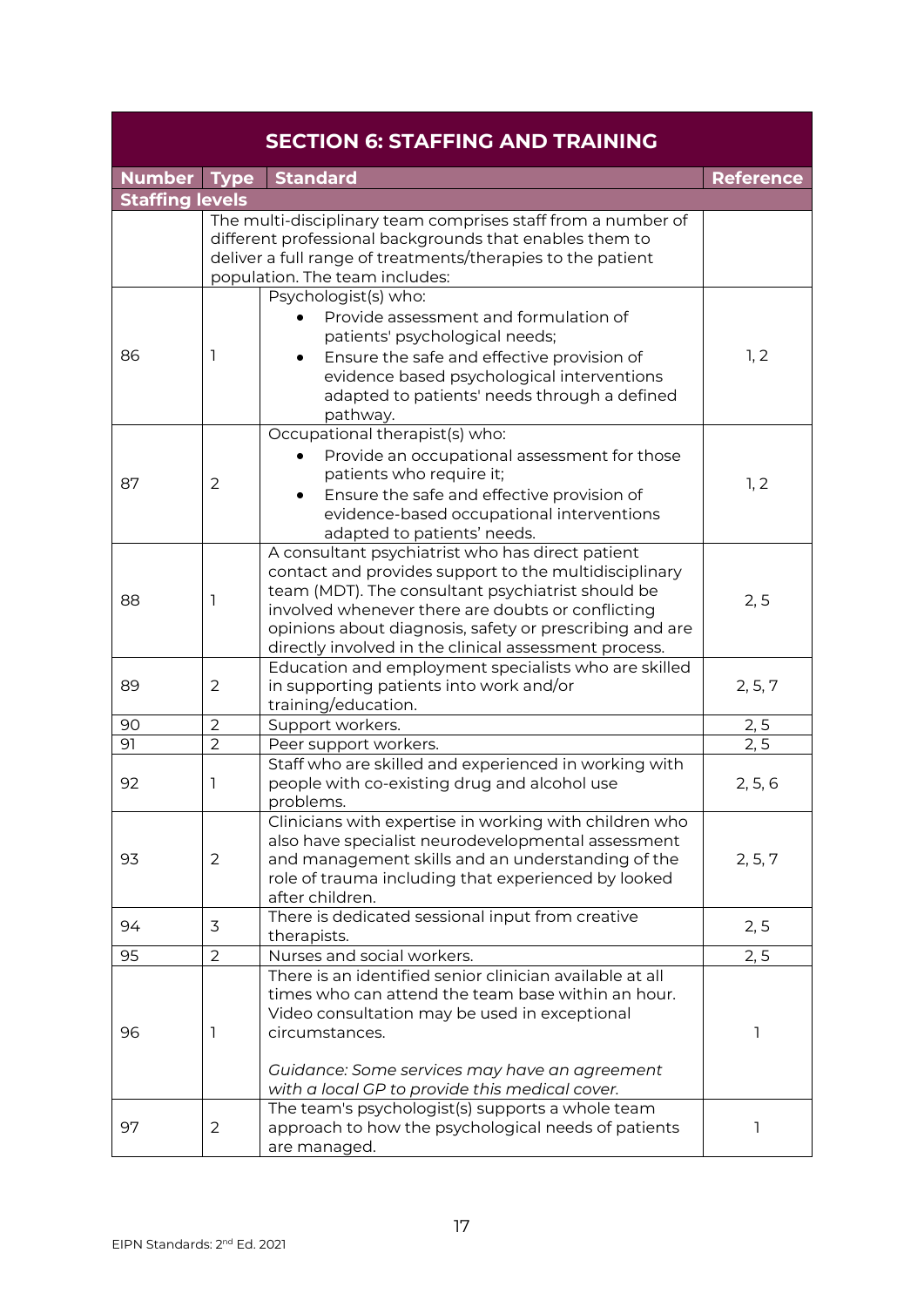| 98                      | ı              | The service has a mechanism for responding to low<br>staffing levels, including:<br>A method for the team to report concerns<br>about staffing levels;<br>Access to additional staff members;<br>An agreed contingency plan, such as the minor<br>and temporary reduction of non-essential<br>services.                                                             | ı  |
|-------------------------|----------------|---------------------------------------------------------------------------------------------------------------------------------------------------------------------------------------------------------------------------------------------------------------------------------------------------------------------------------------------------------------------|----|
| 99                      | 1              | When a staff member is on annual leave or off sick, the<br>team puts a plan in place to provide adequate cover<br>for the patients who are allocated to that staff<br>member.                                                                                                                                                                                       | -1 |
|                         |                | <b>Staff recruitment, induction and supervision</b>                                                                                                                                                                                                                                                                                                                 |    |
| 100                     | $\perp$        | New staff members, including bank staff, receive an<br>induction based on an agreed list of core<br>competencies.<br>Guidance: This includes arrangements for shadowing<br>colleagues on the team; jointly working with a more<br>experienced colleague; being observed and receiving<br>enhanced supervision until core competencies have<br>been assessed as met. |    |
| 101                     | 2              | All new staff receive a local induction specific to the<br>service which includes the principles of early<br>intervention in psychosis services.                                                                                                                                                                                                                    | 5  |
| 102                     | 1              | All clinical staff members receive clinical supervision at<br>least monthly, or as otherwise specified by their<br>professional body.<br>Guidance: Supervision is profession-specific as per<br>professional guidelines and is provided by someone<br>with appropriate clinical experience and<br>qualifications.                                                   | 1  |
| 103                     | $\overline{2}$ | All staff members receive line management<br>supervision at least monthly.                                                                                                                                                                                                                                                                                          | ı  |
| 104                     | 3              | Staff members are able to access reflective practice<br>groups at least every six weeks where teams can meet<br>together to think about team dynamics and develop<br>their clinical practice.                                                                                                                                                                       |    |
| 105                     | 1              | Staff members feel able to challenge decisions and to<br>raise any concerns they may have about standards of<br>care. They are aware of the processes to follow when<br>raising concerns or whistle-blowing.                                                                                                                                                        | ı  |
| <b>Staff well-being</b> |                |                                                                                                                                                                                                                                                                                                                                                                     |    |
| 106                     | 1              | The service actively supports staff health and well-<br>being.<br>Guidance: For example, providing access to support<br>services, providing access to physical activity<br>programmes, monitoring staff sickness and burnout,<br>assessing and improving morale, monitoring<br>turnover, reviewing feedback from exit reports and<br>taking action where needed.    | 1  |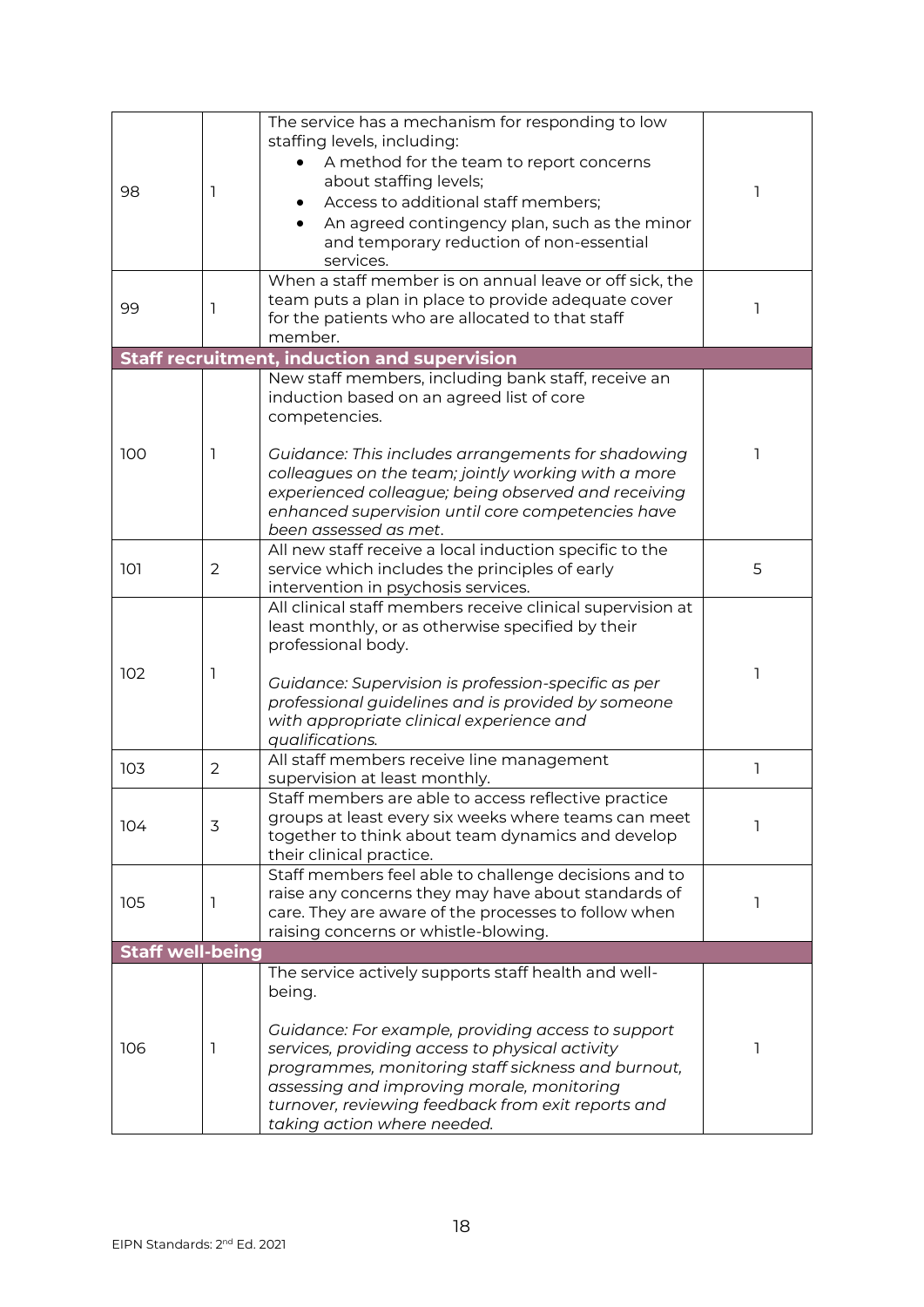|                       |                | Staff members are able to take breaks during their           |              |
|-----------------------|----------------|--------------------------------------------------------------|--------------|
|                       |                | shift that comply with the European Working Time             |              |
|                       |                | Directive.                                                   |              |
|                       |                |                                                              |              |
| 107                   | 1              | Guidance: They have the right to one uninterrupted           | ı            |
|                       |                | 20-minute rest break during their working day, if they       |              |
|                       |                | work more than six hours a day. Adequate cover is            |              |
|                       |                | provided to ensure staff members can take their              |              |
|                       |                | breaks.                                                      |              |
|                       |                | Staff members, patients and their family, friends or         |              |
| 108                   | 1              | carers who are affected by a serious incident are            |              |
|                       |                | offered post incident support.                               |              |
|                       |                | There are systems in place to monitor individual             |              |
|                       |                | caseloads of staff members.                                  |              |
|                       |                |                                                              |              |
| 109                   | 1              | Guidance: These systems should ensure that full-time         | 2, 5         |
|                       |                | care coordinators have a caseload of no more than 15         |              |
|                       |                | (reduced pro-rata for part-time staff).                      |              |
|                       |                | Staff members follow a lone working policy and feel          |              |
| 110                   | ı              | safe when conducting home visits.                            |              |
| <b>Staff training</b> |                |                                                              |              |
|                       |                | Staff members receive training consistent with their role,   |              |
|                       |                | which is recorded in their personal development plan and is  |              |
|                       |                | refreshed in accordance with local guidelines. This training |              |
|                       | includes:      |                                                              |              |
|                       |                | Statutory and mandatory training.                            |              |
|                       |                |                                                              |              |
| ווו                   | 1              | Guidance: Includes equality and diversity, information       |              |
|                       |                | governance, safeguarding vulnerable adults and               |              |
|                       |                | children, and basic life support.                            |              |
|                       |                | The use of legal frameworks, such as the Mental              |              |
| 112                   | 1              | Health Act (or equivalent) and the Mental Capacity Act       | $\mathbf{I}$ |
|                       |                | (or equivalent).                                             |              |
|                       |                | Physical health assessment.                                  |              |
|                       |                |                                                              |              |
|                       |                |                                                              |              |
| 113                   | ı              | Guidance: This could include training in                     | Τ.           |
|                       |                | understanding physical health problems,                      |              |
|                       |                | understanding physical health observations and               |              |
|                       |                | when to refer the patient for specialist input.              |              |
|                       |                | Risk assessment and risk management.                         |              |
|                       |                |                                                              |              |
| 114                   | 1              | Guidance: This includes assessing and managing               | 1            |
|                       |                | suicide risk and self-harm and the prevention and            |              |
|                       |                | management of aggression and violence.                       |              |
|                       |                | Recognising and communicating with patients with             |              |
| 115                   | 1              | cognitive impairment, learning disabilities, and/or          | 1, 5         |
|                       |                | neurodevelopmental diversity.                                |              |
|                       |                | Carer awareness, family inclusive practice and social        |              |
| 116                   | 2              | systems, including carers' rights in relation to             | ı            |
|                       |                | confidentiality.                                             |              |
| 117                   | $\overline{2}$ | Training on the Individual Placement Support (IPS)           | 2, 5         |
|                       |                | approach.                                                    |              |
|                       |                | The inequalities in mental health access, experiences        |              |
| 118                   | 1              | and outcomes for patients with protected                     | ı            |
|                       |                | characteristics.                                             |              |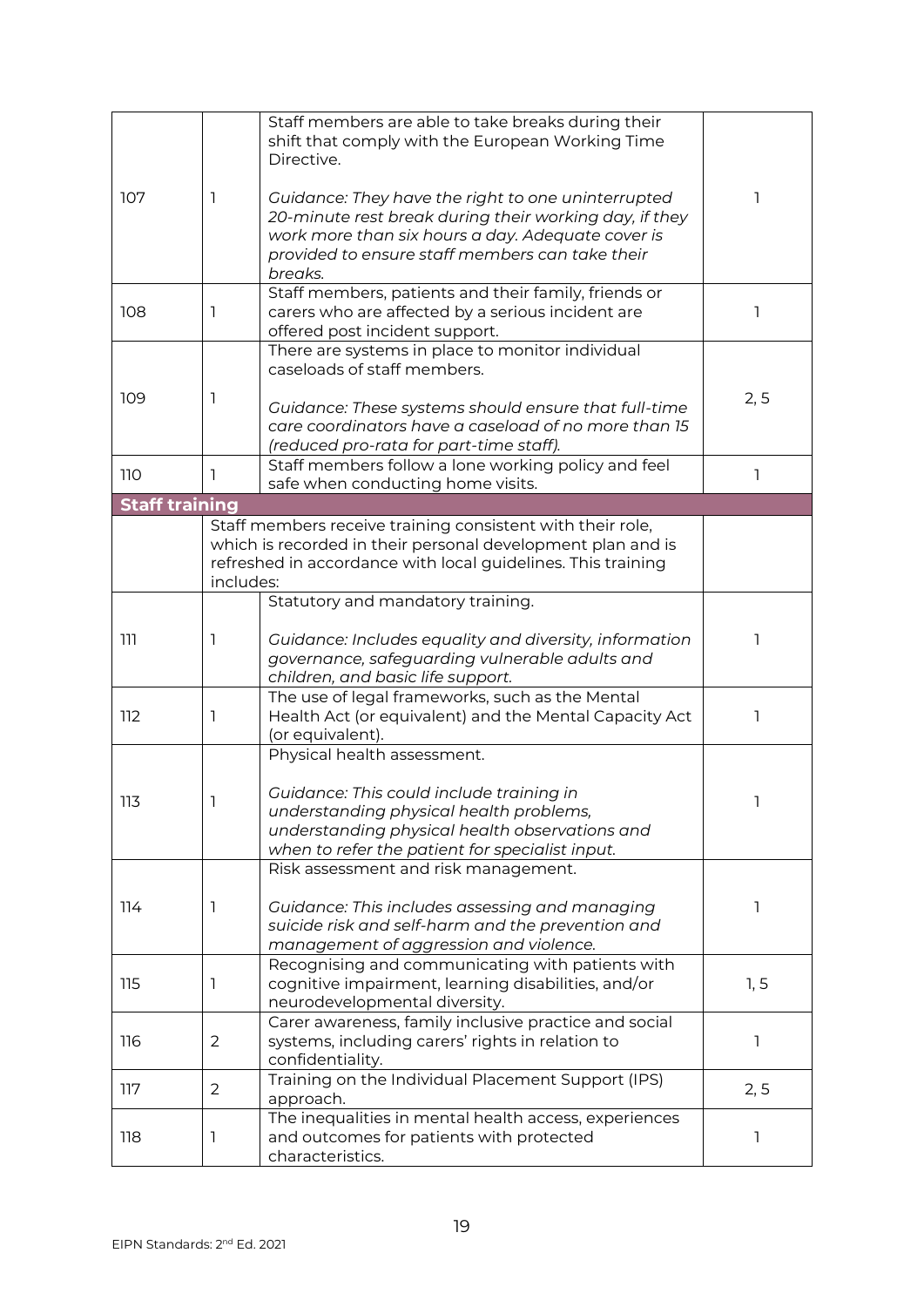| 119 | $\overline{2}$ | Engagement and developing high quality therapeutic<br>relationships with patients and their families, friends<br>and carers.<br>Guidance: This includes the principles of kindness and                 | 2, 3, 7 |
|-----|----------------|--------------------------------------------------------------------------------------------------------------------------------------------------------------------------------------------------------|---------|
|     |                | compassion, consideration of different ethnic and<br>cultural backgrounds, and working with young<br>people and their families.                                                                        |         |
| 120 | $\overline{2}$ | Substance and alcohol use awareness and<br>assessment.                                                                                                                                                 | 2, 3, 6 |
| 121 | $\overline{2}$ | The individual needs of patients with bipolar affective<br>disorder.                                                                                                                                   | 3, 5    |
| 122 |                | Trauma-informed care.<br>Guidance: This includes being skilled in assessing<br>trauma and identifying possible intervention options.                                                                   | 2, 3, 5 |
| 123 |                | All staff members who deliver therapies and activities<br>are appropriately trained and supervised.                                                                                                    | 1, 2    |
| 124 |                | All practitioners who administer medications have<br>been assessed as competent to do so. This is repeated<br>at least once every three years using a competency-<br>based tool.                       | 5       |
| 125 | 2              | Staff working with children and young people have<br>received training in working with children and young<br>people with all levels of emotional maturity, cognitive<br>capacity and learning ability. | 7       |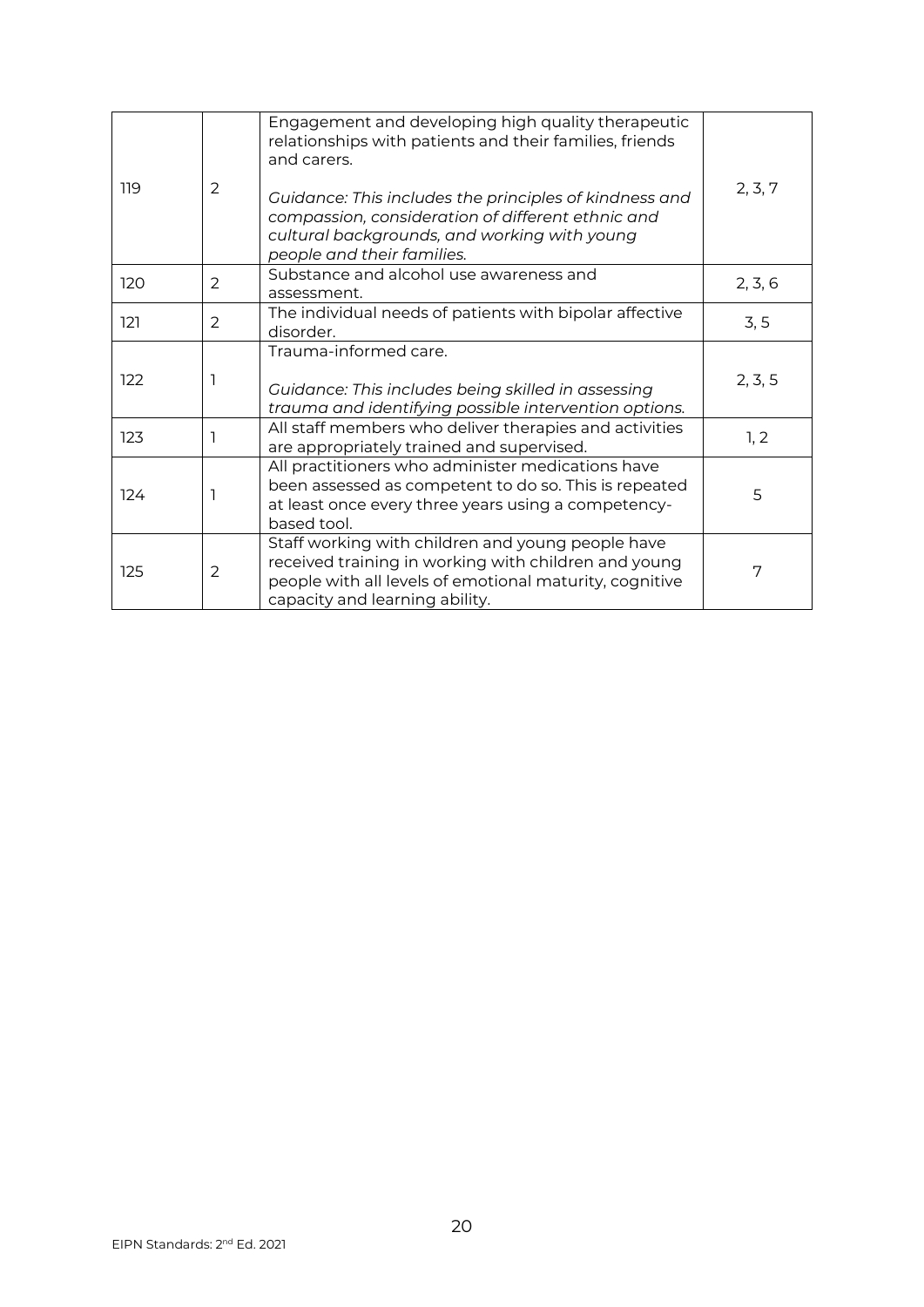<span id="page-20-0"></span>

| <b>SECTION 7: ENVIRONMENT AND FACILITIES</b> |                |                                                                                                                                                                                                                                                                                      |                  |
|----------------------------------------------|----------------|--------------------------------------------------------------------------------------------------------------------------------------------------------------------------------------------------------------------------------------------------------------------------------------|------------------|
|                                              |                | Number Type Standard                                                                                                                                                                                                                                                                 | <b>Reference</b> |
| <b>Service environment</b>                   |                |                                                                                                                                                                                                                                                                                      |                  |
| 126                                          | $\overline{2}$ | The environment is clean, comfortable and<br>welcoming.                                                                                                                                                                                                                              | 1                |
|                                              |                | All patient information is kept in accordance with<br>current legislation.                                                                                                                                                                                                           |                  |
| 127                                          | 1              | Guidance: This includes transfer of patient<br>identifiable information by electronic means. Staff<br>members ensure that no confidential data is visible<br>beyond the team by locking cabinets and offices,<br>using swipe cards and having password protected<br>computer access. | 1                |
| 128                                          | $\mathbf{1}$   | Clinical rooms are private, and conversations cannot<br>be easily over-heard.                                                                                                                                                                                                        | 1                |
| 129                                          | 1              | The environment complies with current legislation on<br>disabled access.<br>Guidance: Relevant assistive technology equipment,<br>such as hoists and handrails, are provided to meet<br>individual needs and to maximise independence.                                               | 1                |
| 130                                          | $\overline{2}$ | There are sufficient IT resources (e.g. computer<br>terminals) to provide all practitioners with easy access<br>to key information, e.g. information about<br>services/conditions/treatment, patient records, clinical<br>outcome and service performance measurements.              | 5                |
| 131                                          | 1              | There is a system by which staff are able to raise an<br>alarm if needed.                                                                                                                                                                                                            | I.               |
| 132                                          | $\overline{2}$ | The team is able to conduct appointments in a variety<br>of settings, appropriate to the needs and wishes of the<br>patient.<br>Guidance: This might include remote or virtual                                                                                                       | 1, 5             |
|                                              |                | appointments.                                                                                                                                                                                                                                                                        |                  |
| 133                                          | 1              | An audit of environmental risk is conducted annually,<br>and a risk management strategy is agreed.                                                                                                                                                                                   | 5                |
| 134                                          | 3              | Everyone is able to access the service through home<br>visits, using public transport or transport provided by<br>the service.                                                                                                                                                       | 1                |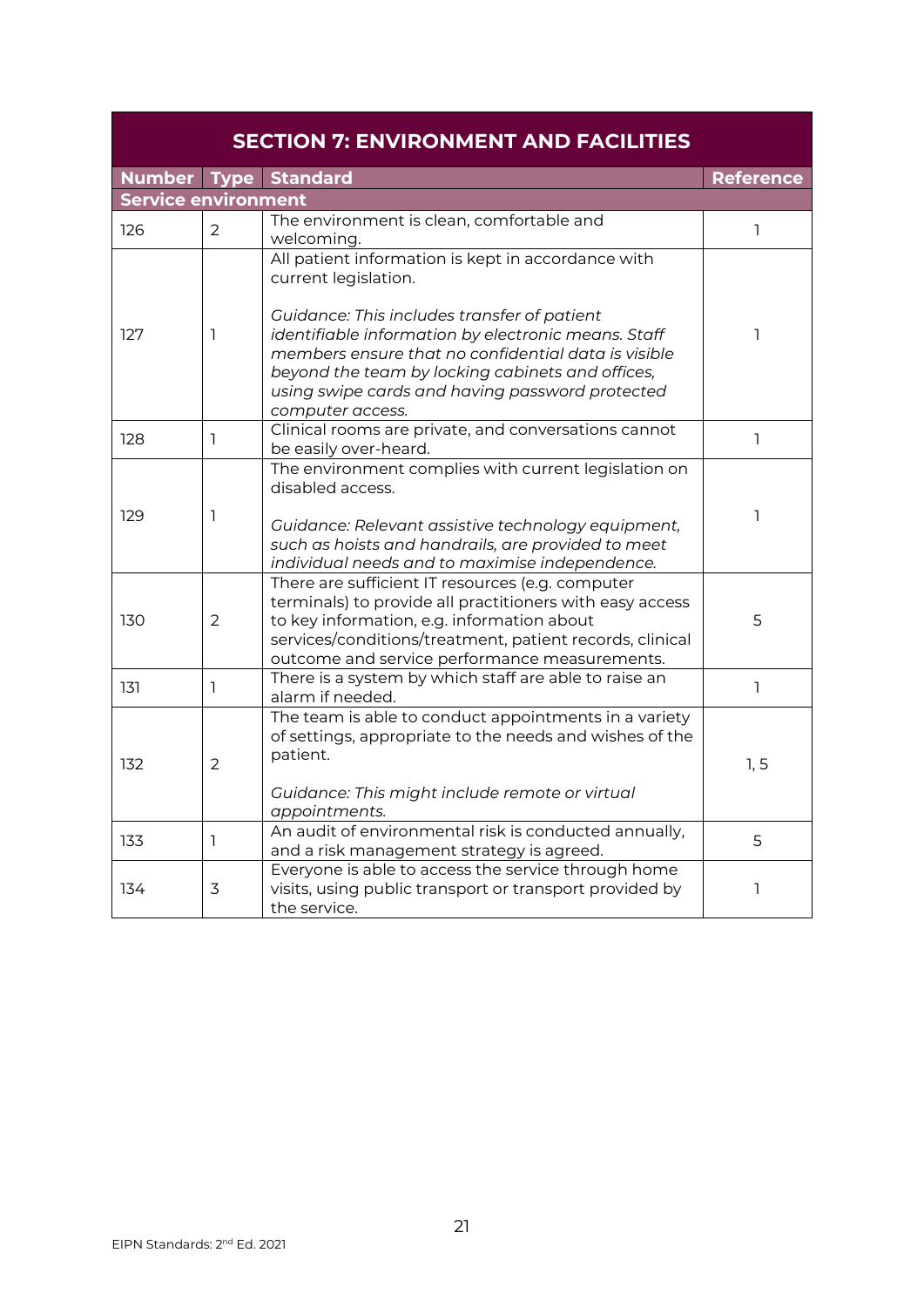<span id="page-21-0"></span>

| <b>SECTION 8: RECORDING AND AUDIT</b> |                |                                                                                                                                                                                                                                                                                                                                     |                  |  |
|---------------------------------------|----------------|-------------------------------------------------------------------------------------------------------------------------------------------------------------------------------------------------------------------------------------------------------------------------------------------------------------------------------------|------------------|--|
|                                       |                | Number Type Standard                                                                                                                                                                                                                                                                                                                | <b>Reference</b> |  |
|                                       |                | <b>Audit and service evaluation</b>                                                                                                                                                                                                                                                                                                 |                  |  |
| 135                                   | $\overline{2}$ | The service has a programme of clinical audit in line<br>with national priorities.<br>Guidance: This includes ECG monitoring, prescribing<br>practice, access to psychological interventions,                                                                                                                                       | 5                |  |
|                                       |                | integration of employment support and physical<br>healthcare.                                                                                                                                                                                                                                                                       |                  |  |
| 136                                   | 2              | Key information from service evaluations is readily<br>available in an accessible format for all.                                                                                                                                                                                                                                   | 5                |  |
| 137                                   | 1              | The service reviews data at least annually about the<br>people who use it. Data are compared with local<br>population statistics and actions taken to address any<br>inequalities of access that are identified.                                                                                                                    | 1                |  |
| 138                                   | 1              | The team collects data on the safe prescription of<br>high-risk medications such as lithium, high dose<br>antipsychotic drugs, antipsychotics in combination<br>and benzodiazepines. The team uses this data to<br>make improvements and continues to monitor the<br>safe prescription of these medications on an ongoing<br>basis. | 5                |  |
| 139                                   | $\overline{2}$ | An audit of the frequency of review of physical health<br>indicators has been undertaken in the last year.<br>Guidance: This includes monitoring of weight,<br>cardiovascular and metabolic indicators.                                                                                                                             | 5                |  |
| 140                                   | 3              | An audit of the provision of carer education and<br>support programmes has been undertaken in the last<br>three years.                                                                                                                                                                                                              | 2, 3, 5          |  |
|                                       |                | <b>Clinical outcome measurement</b>                                                                                                                                                                                                                                                                                                 |                  |  |
| 141                                   | 1              | Clinical outcome measurement data, including<br>progress against patient-defined goals, is collected at<br>assessment, after six months, 12 months and then<br>annually until discharge. Staff can access this data.                                                                                                                | 1                |  |
|                                       |                | Guidance: DIALOG, HoNOS/HoNOSCA and QPR are<br>recommended for all patients.                                                                                                                                                                                                                                                        |                  |  |
| 142                                   | 2              | The service's clinical outcome data are reviewed at<br>least every six months. The data are shared with<br>commissioners, the team, patients and carers, and<br>used to make improvements to the service.                                                                                                                           | 1                |  |
|                                       |                | Learning from incidents, feedback and complaints                                                                                                                                                                                                                                                                                    |                  |  |
| 143                                   | 1              | Systems are in place to enable staff members to<br>report incidents quickly and effectively and managers<br>encourage staff members to do this.                                                                                                                                                                                     | 1                |  |
| 144                                   | 1              | When mistakes are made in care, this is discussed<br>with the patient themselves and their carer, in line<br>with the Duty of Candour agreement.                                                                                                                                                                                    | 1                |  |
| 145                                   | 1              | Lessons learned from untoward incidents and<br>complaints are shared with the team and the wider<br>organisation. There is evidence that changes have<br>been made as a result of sharing the lessons.                                                                                                                              | 1                |  |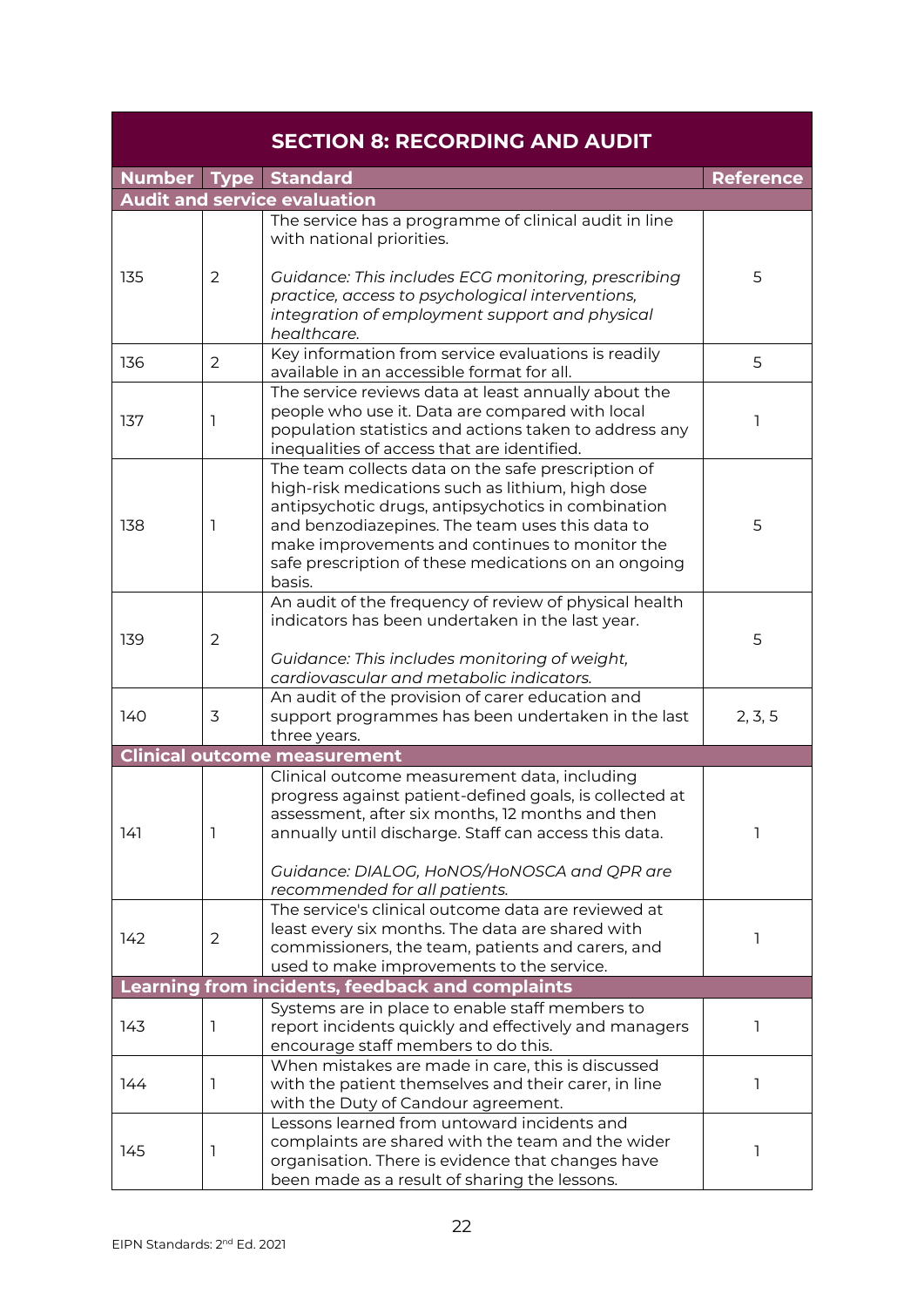| 146 | The team uses quality improvement methods to<br>implement service improvements.       |  |
|-----|---------------------------------------------------------------------------------------|--|
| 147 | The team actively encourages patients and carers to<br>be involved in QI initiatives. |  |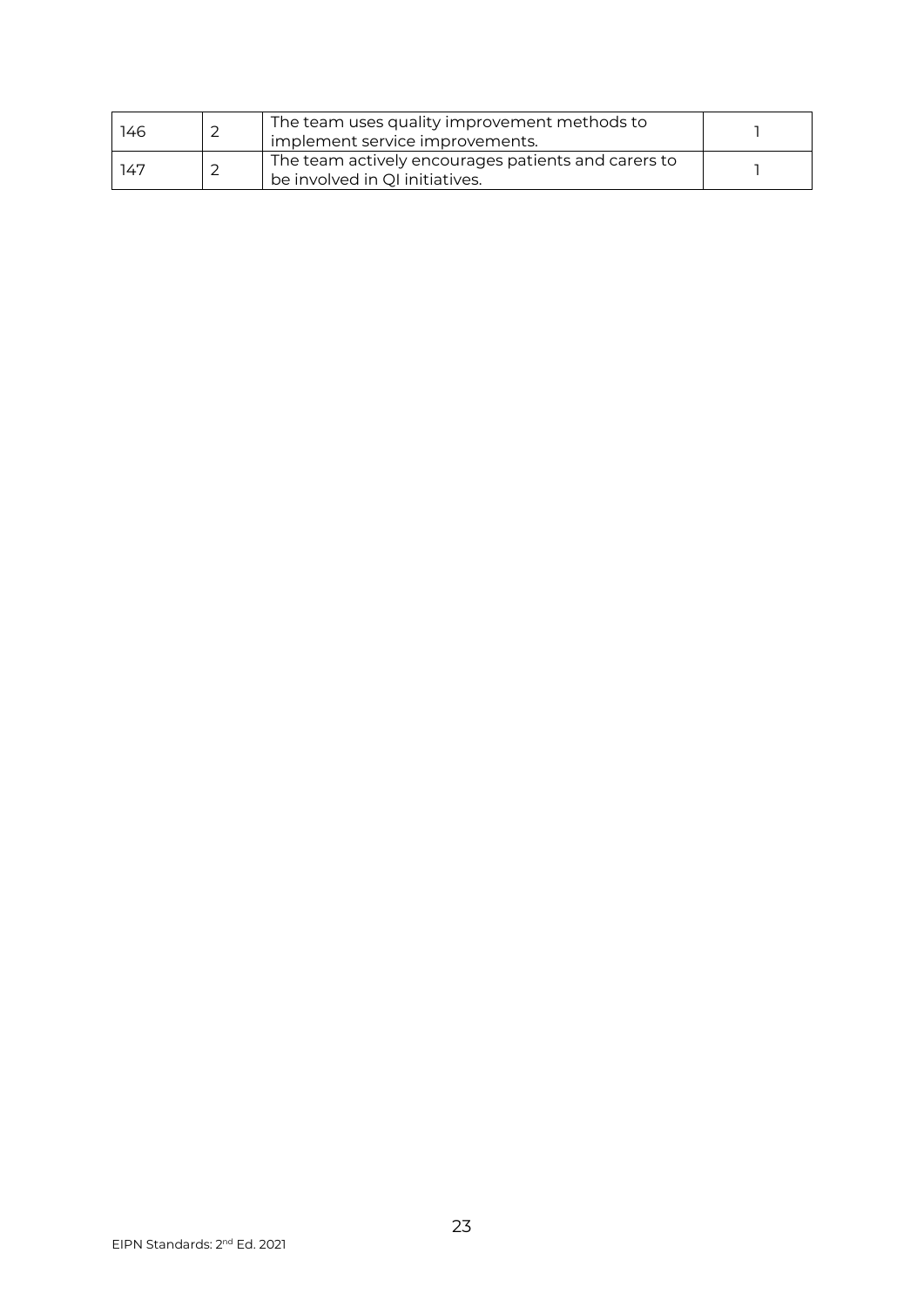## <span id="page-23-0"></span>References

- 1. Royal College of Psychiatrists (2019). *Standards for Community-Based Mental Health Services*. London: Royal College of Psychiatrists.
- 2. NHS England, the National Collaborating Centre for Mental Health and the National Institute for Health and Care Excellence (NICE) (2016; updated in 2020). *Implementing the Early Intervention in Psychosis Access and Waiting Time Standard: Guidance*. London: NHS England.
- 3. National Institute for Health and Care Excellence (NICE) (2014; updated in 2021). *Psychosis and Schizophrenia in Adults: Prevention and Management*. London: NICE.
- 4. National Institute for Health and Care Excellence (NICE) (2018). *Post-Traumatic Stress Disorder*. London: NICE.
- 5. Royal College of Psychiatrists (2021). *Early Intervention in Psychosis Network Standards Development Group.*
- 6. National Institute for Health and Care Excellence (NICE) (2016; updated in 2021). *Coexisting Severe Mental Health and Substance Misuse.* London: NICE.
- 7. National Institute for Health and Care Excellence (NICE) (2014; updated in 2016). *Psychosis and Schizophrenia in Children and Young People: Recognition and Management.* London: NICE.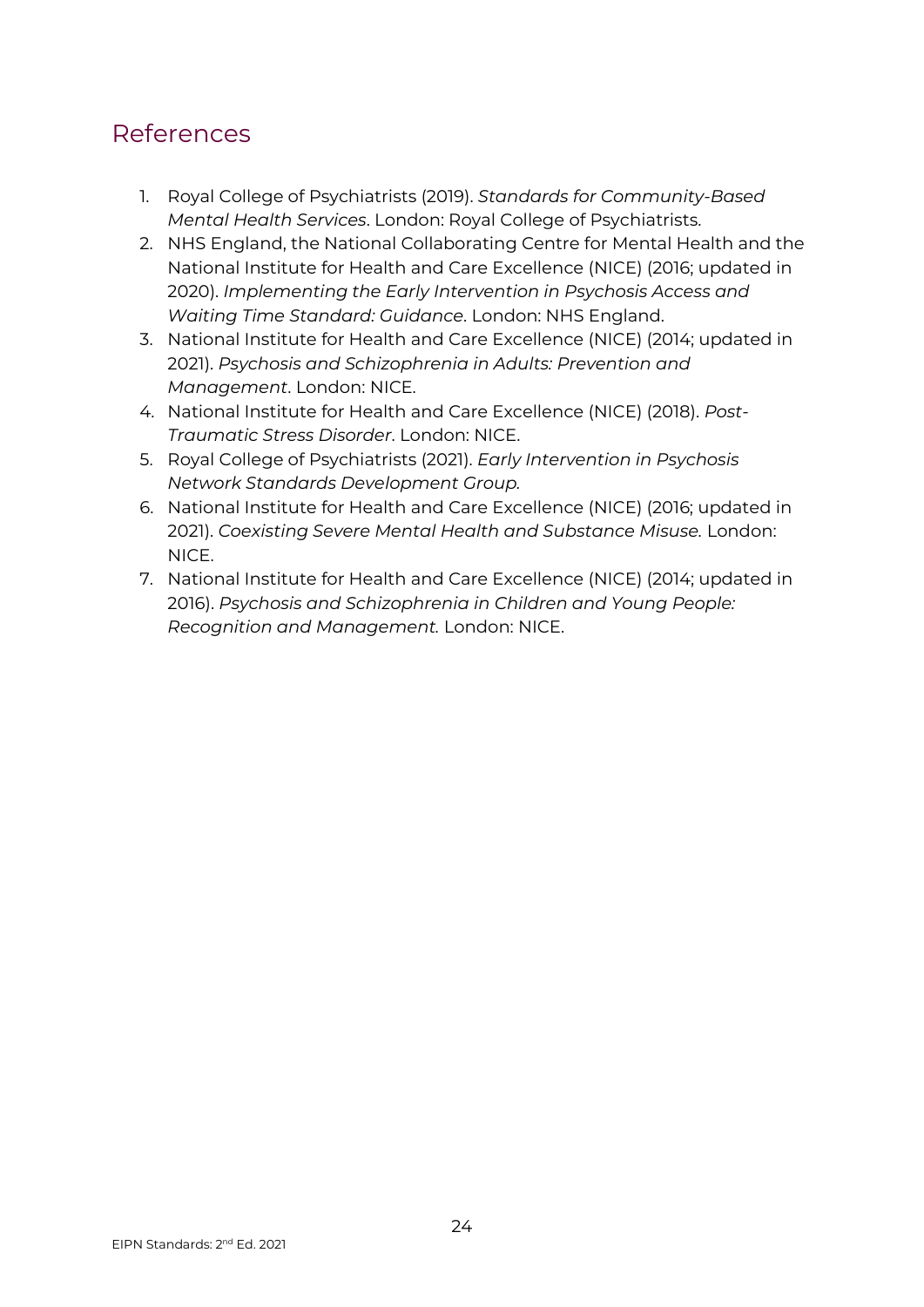# <span id="page-24-0"></span>**Glossary**

| Advocate                                | A person independent from health services who can help<br>patients understand their assessment and rights, and who can<br>help the views of the patient be heard by the service.                                                     |
|-----------------------------------------|--------------------------------------------------------------------------------------------------------------------------------------------------------------------------------------------------------------------------------------|
| <b>ARMS</b>                             | At-Risk Mental States. A term used to describe people who may<br>be showing early, low level signs of psychosis.                                                                                                                     |
| <b>Art/Creative Therapy</b>             | A form of psychotherapy that uses art media (e.g. paints) to help<br>people express, understand and address emotional difficulties.                                                                                                  |
| <b>Assertive Outreach Model</b>         | A way of providing giving care to people with severe mental<br>illness outside of hospital who may have complex needs,<br>disabilities or who have not been able to work with traditional<br>community mental health teams.          |
| <b>CAMHS</b>                            | Child and Adolescent Mental Health Services. Services for<br>children and young people, normally up to the age of 18, who<br>need help with emotional or behavioural problems.                                                       |
| <b>Capacity Assessment</b>              | An assessment of a person's ability to understand and use<br>information to make a decision and then tell others their<br>decision.                                                                                                  |
| <b>Care Coordinator</b>                 | A named person who is given as the main point of contact and<br>support for a person who has a need for ongoing care.                                                                                                                |
| Care plan                               | A plan agreed between a person and their health professional to<br>help them manage their day-to-day problems.                                                                                                                       |
| <b>Care Programme Approach</b><br>(CPA) | A way of coordinating care for people with mental health<br>problems and/or a range of different needs.                                                                                                                              |
| Carer                                   | A person who looks after someone with mental health problems.<br>In this document, it usually refers to an informal carer (e.g. a<br>family member or friend).                                                                       |
| <b>Carers Assessment</b>                | An assessment that looks at how caring affects a carer's life,<br>including for example physical, mental and emotional needs, the<br>support they may need and whether they are able or willing to<br>carry on caring <sup>1</sup> . |
| <b>CBTp</b>                             | Cognitive Behavioural Therapy for Psychosis. A type of<br>psychotherapy which aims to help people make links between<br>their thoughts and behaviour and help them manage their<br>psychosis.                                        |

<sup>&</sup>lt;sup>1</sup> Carers UK (2015). Assessments and the Care Act.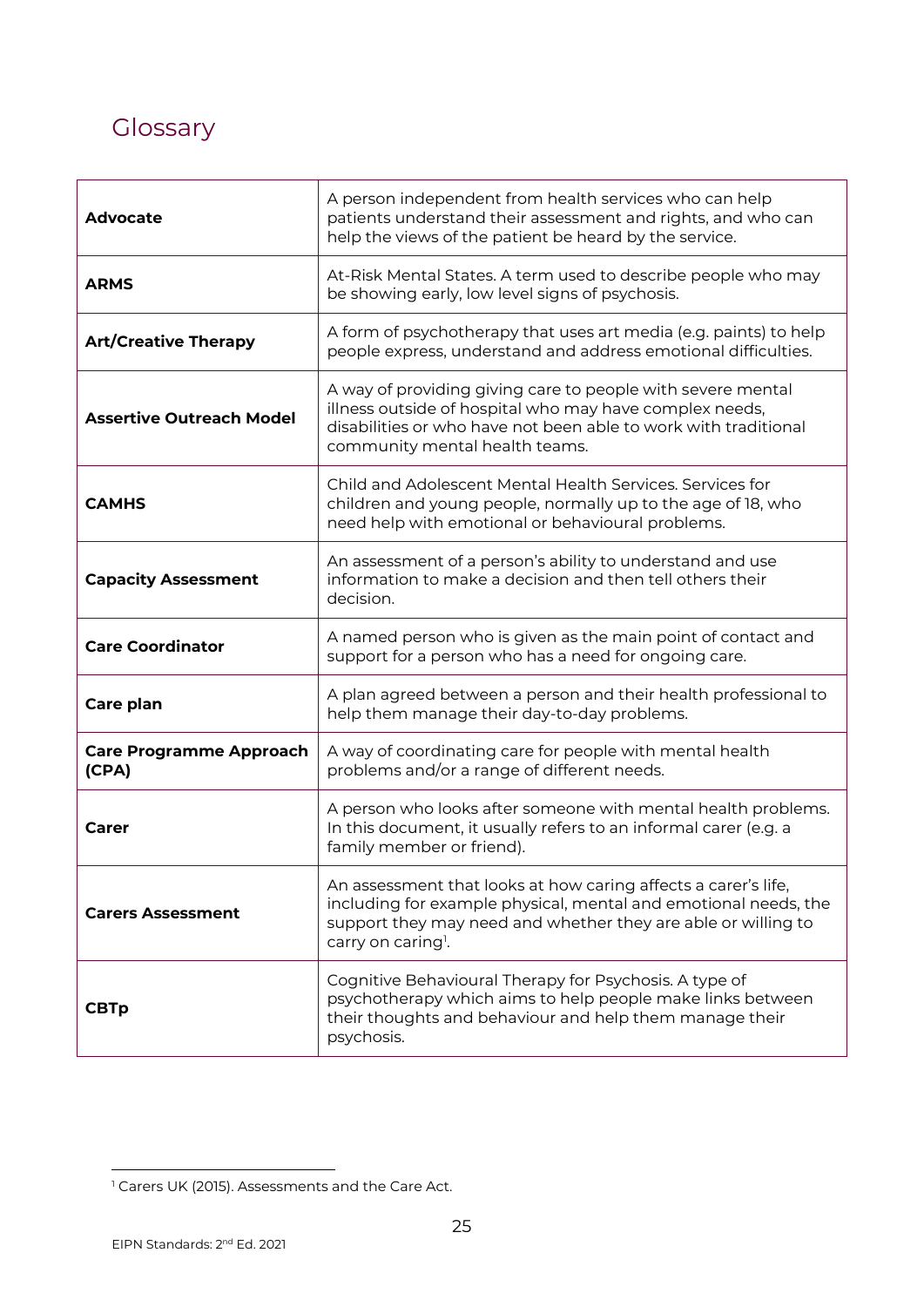|                                                 | A professional relationship between a staff member and their<br>supervisor.                                                                                                                                                                                                                                       |
|-------------------------------------------------|-------------------------------------------------------------------------------------------------------------------------------------------------------------------------------------------------------------------------------------------------------------------------------------------------------------------|
| <b>Clinical Supervision</b>                     | A clinical supervisor's key duties are:                                                                                                                                                                                                                                                                           |
|                                                 | Monitoring employees' work with patients;<br>Maintaining ethical and professional standards in clinical<br>practice.                                                                                                                                                                                              |
| <b>Commissioners</b>                            | People (or groups of people) who are responsible for buying<br>services for their local population.                                                                                                                                                                                                               |
| <b>Co-production</b>                            | Patients and providers of services work together as equal<br>partners in decision making, designing, commissioning and<br>developing services.                                                                                                                                                                    |
| <b>Crisis</b>                                   | An episode of mental illness which overwhelms a person's ability<br>to cope and may be severe enough to need care in hospital or the<br>help of a special crisis service.                                                                                                                                         |
| <b>Crisis and relapse</b><br>prevention plan    | A written document drawn up by a person when they are well,<br>usually with their care coordinator. It includes signs they are<br>becoming unwell, what they can do to help themselves if they<br>think they are becoming unwell, who to contact and when, and<br>what has been helpful or unhelpful in the past. |
| <b>Crisis resolution/home</b><br>treatment team | Some teams call themselves 'crisis resolution', others call<br>themselves 'home treatment', and some are both. These teams<br>treat people with a severe mental health problem outside of<br>hospital (e.g. in their own homes or in a suitable residential<br>facility).                                         |
| <b>Dedicated sessional time</b>                 | An agreement that a member of staff works a certain number of<br>hours per week for the team. This should be written into their job<br>description. A session is half a working day.                                                                                                                              |
| <b>Dependants</b>                               | Children or adults who depend on a person (i.e. the patient) for<br>everyday care.                                                                                                                                                                                                                                |
| <b>Depot medication</b>                         | A type of medicine, given by injection. The medicine is slowly<br>released into the body over a number of weeks <sup>2</sup> .                                                                                                                                                                                    |
| <b>DIALOG</b>                                   | A questionnaire rated by the patient which asks about their<br>quality of life, care needs and satisfaction with their treatment.                                                                                                                                                                                 |
| <b>ECG</b>                                      | Electrocardiogram. A test which checks the electrical activity of a<br>person's heart to look for abnormal heart rhythms and<br>investigate chest pain.                                                                                                                                                           |
| <b>Evidence based treatments</b>                | Any treatment (medicine, psychological or social) that high-<br>quality research has shown to work for a particular problem<br>and/or is recommended by NICE (see below).                                                                                                                                         |

<sup>2</sup> Royal College of Psychiatrists (2014). Depot Medication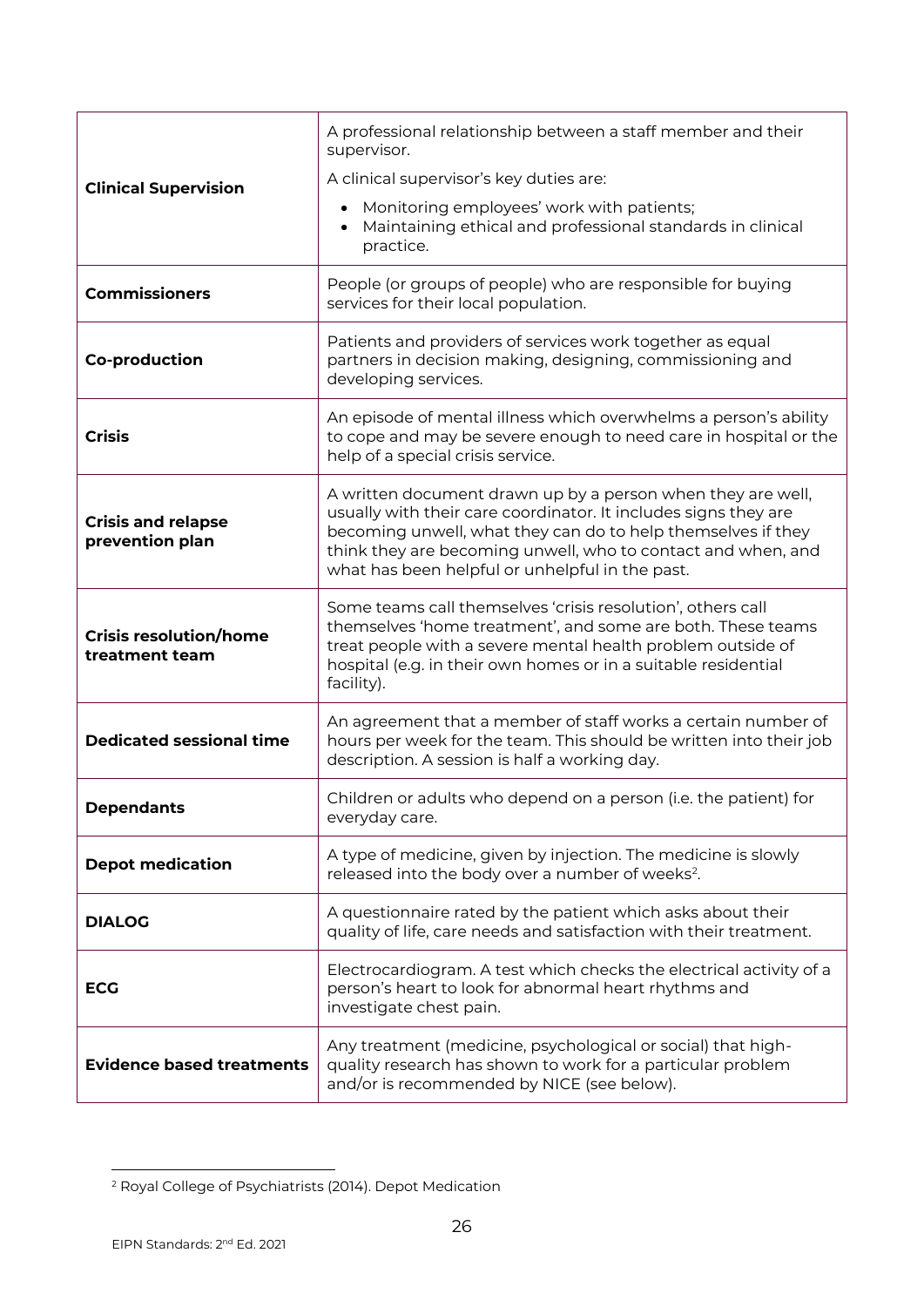| <b>Family Intervention</b>                              | A therapy which includes carers and family members who are<br>close to a person with psychosis which provides support and<br>understanding to help them manage their loved ones illness.                                                                                                                   |
|---------------------------------------------------------|------------------------------------------------------------------------------------------------------------------------------------------------------------------------------------------------------------------------------------------------------------------------------------------------------------|
| <b>Formulation</b>                                      | An explanation of a person's difficulties which is rooted in theory<br>and informs the person's treatment plan.                                                                                                                                                                                            |
| <b>HONOS/HONOSCA</b>                                    | Health of the Nation Outcome Scales. A measure of the health<br>and social functioning of people with mental illness. HoNOSCA is<br>a version of the scale which is designed specifically for use with<br>children and adolescents                                                                         |
| <b>Individual Placement and</b><br><b>Support (IPS)</b> | A type of supported employment programme which helps<br>people gain and keep a job.                                                                                                                                                                                                                        |
| Line management<br>supervision                          | Supervision relating to the job description or the workplace. A<br>line management supervisor's key duties are:<br>Prioritising workloads;<br>Monitoring work and work performance;<br>Sharing information relevant to work;<br>Clarifying task boundaries;<br>Identifying training and development needs. |
| <b>Lone Worker Policy</b>                               | A policy to ensure the health, safety and welfare, and reduce the<br>risk to people who work alone, i.e. when making visits in the<br>community.                                                                                                                                                           |
| <b>Mental Capacity Act</b>                              | The Act aims to empower and protect people who may not be<br>able to make some decisions for themselves. It also enables<br>people to plan ahead in case they are unable to make important<br>decisions for themselves in the future <sup>3</sup> .                                                        |
| <b>Mental Health Act</b>                                | A law under which people can be admitted to, or kept in hospital,<br>or treated against their wishes, if this is in the best interests of, or<br>for the safety of, themselves or others.                                                                                                                  |
| <b>Multi-disciplinary Team</b><br>(MDT)                 | A team made up of different kinds of health professionals who<br>have specialised skills and expertise.                                                                                                                                                                                                    |
| <b>NICE</b>                                             | National Institute for Health and Care Excellence. Organisation<br>which publishes guidance for health services in England and<br>Wales.                                                                                                                                                                   |
| <b>Occupational Therapy</b>                             | A way of supporting people who find everyday tasks and activities<br>challenging with the aim of helping them recover or gain<br>independence.                                                                                                                                                             |
| <b>Operational Policy</b>                               | A policy document which outlines the role and aims of the<br>service.                                                                                                                                                                                                                                      |
| <b>Postpartum psychosis</b>                             | A term to describe a group of mental illnesses that can occur<br>soon after birth and have psychotic symptoms.                                                                                                                                                                                             |

<sup>3</sup> Mental Health Foundation (2015). The Mental Capacity Act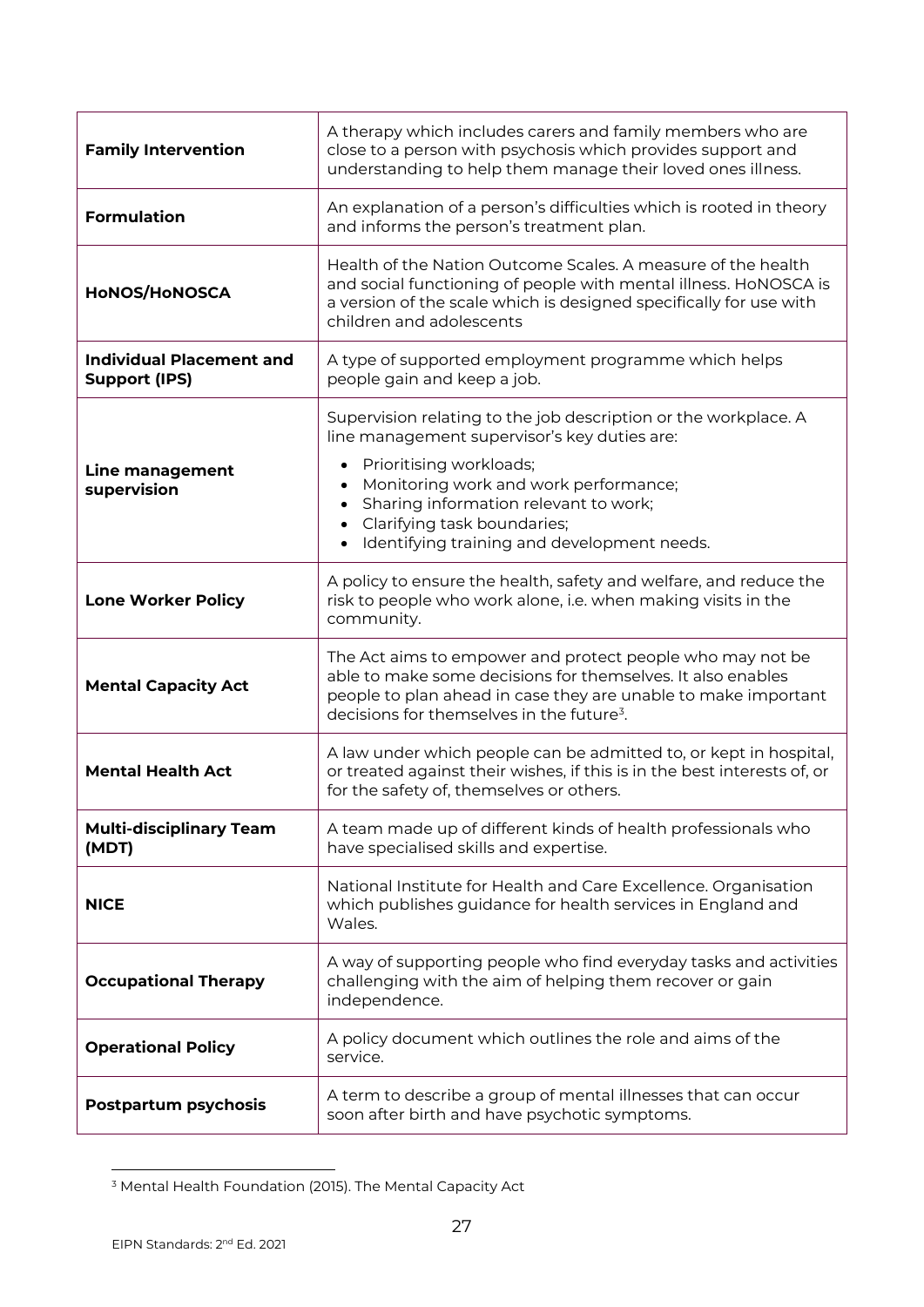| <b>Primary care</b>                              | Usually, the first point of call for health problems. Includes<br>general practitioners, dentists, community pharmacists etc.                                                                            |
|--------------------------------------------------|----------------------------------------------------------------------------------------------------------------------------------------------------------------------------------------------------------|
| <b>Psychosis</b>                                 | If you have psychosis, you might see or hear things, or hold<br>unusual beliefs that other people do not. Typical symptoms of<br>psychosis include hallucinations and delusions <sup>4</sup> .           |
| <b>QPR</b>                                       | Process of Recovery Questionnaire. A questionnaire which asks<br>people recovering from psychosis about aspects of their recovery<br>which are meaningful to them.                                       |
| <b>Recovery plan</b>                             | A document, designed with a person who has mental health<br>difficulties, stating everyday activities they can do to keep well,<br>and triggers and warning signs that they are becoming unwell.         |
| <b>Reflective Practice</b>                       | The ability for people to be able to reflect on their own actions<br>and the actions of others to engage in continuous learning and<br>development.                                                      |
| Risk Assessment                                  | A systematic way of looking at the potential risks that may be<br>associated with a particular activity or situation.                                                                                    |
| Safeguarding                                     | Protecting people's health, well-being and human rights, and<br>enabling them to live free from harm, abuse and neglect <sup>5</sup> .                                                                   |
| <b>Duty of Candour</b>                           | Legislation to ensure that services are open and transparent with<br>people who use services about their care and treatment,<br>including when it goes wrong.                                            |
| Substance use                                    | Can include the excessive or illegal use of alcohol or drugs.                                                                                                                                            |
| <b>Supported Employment</b><br><b>Programmes</b> | An approach that attempts to place people with mental health<br>difficulties in competitive employment immediately. Individual<br>Placement and Support is a type of supported employment <sup>6</sup> . |
| <b>Therapeutic relationship</b>                  | The helping relationship between a profession and patient.                                                                                                                                               |
| <b>Triage</b>                                    | To screen information about a person referred to a service to see<br>whether they are appropriate for that service.                                                                                      |
| <b>Working age adult services</b>                | A mental health service (e.g. community mental health team)<br>which works with adults aged 18-65.                                                                                                       |

<sup>4</sup> Rethink Mental Health (2015). Psychosis – what is psychosis?

<sup>&</sup>lt;sup>5</sup> Care Quality Commission (CQC) (2015). Safeguarding People

 $^6$  NICE (2014). Psychosis and Schizophrenia in adults: prevention and management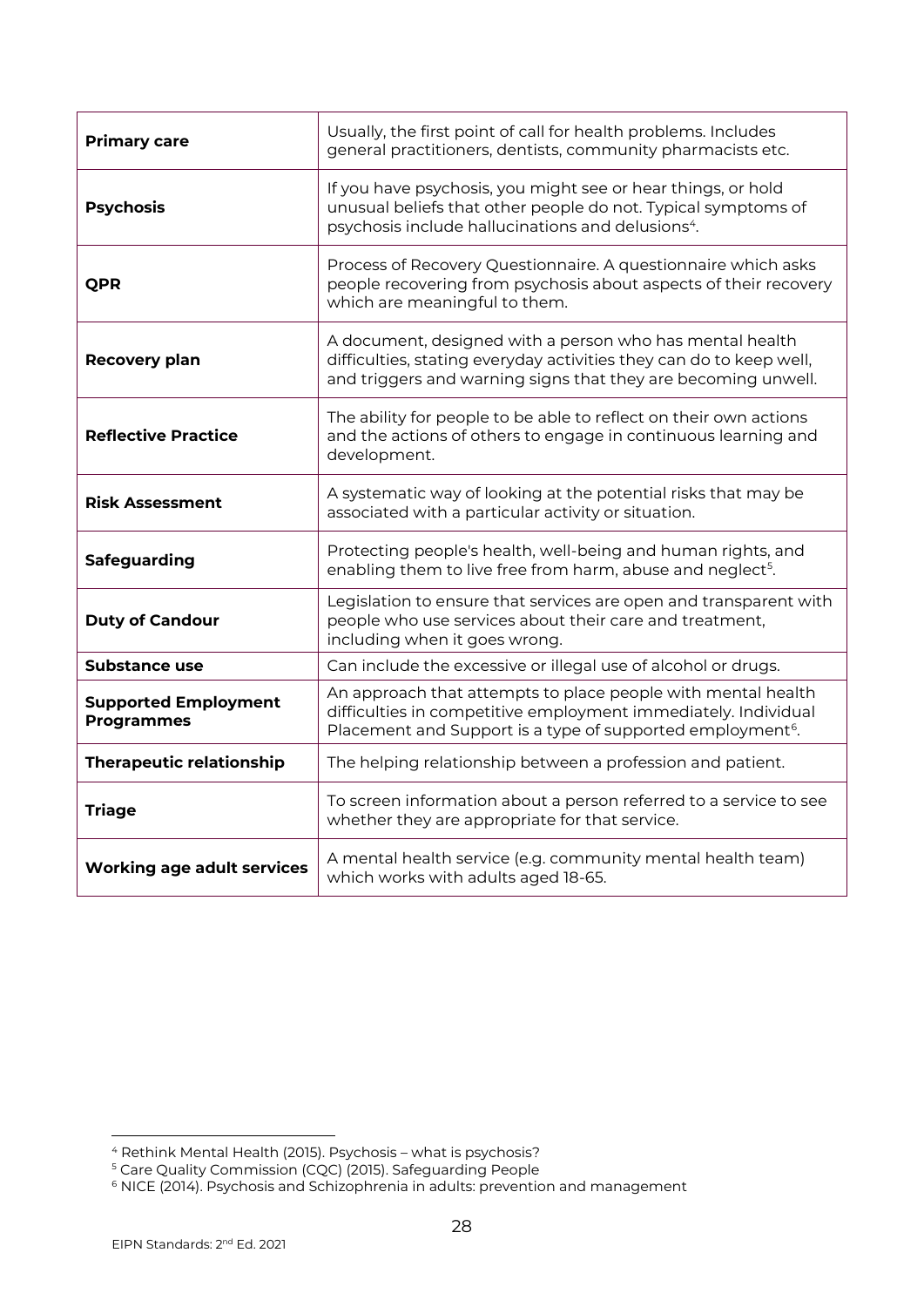## <span id="page-28-0"></span>Acknowledgements

The EIPN team would like to thank the follow people for their input and support in reviewing and compiling these standards.

#### **Stephen McGowan**

EIPN Advisory Group Chair and Regional Clinical Lead for EIP, NHS England and NHS Improvement, South West Yorkshire Partnership Foundation Trust

#### **Latha Weston**

Consultant Psychiatrist, Barnet, Enfield and Haringey Mental Health NHS Trust

#### **Louise Blakeway**

Senior Support Worker, Gloucestershire Health and Care NHS Foundation Trust

#### **Miriam Fornells-Ambrojo**

Consultant Clinical Psychologist, North East London NHS Foundation **Trust** 

#### **Jayne Moss**

Carer Representative, EIPN

#### **Claire Seddon**

Consultant Clinical Psychologist, Mersey Care NHS Foundation Trust

#### **Obianuju (Uju) Ugochukwu**

Consultant Psychiatrist, Norfolk and Suffolk NHS Foundation Trust

#### **Liz Ewins**

Consultant Psychiatrist, Avon and Wiltshire Mental Health Partnership NHS Trust

#### **Sarah Amani**

Senior Programme Manager, Oxford Academic Health Science Network

#### **Judi Jeavons**

Service Manager for South Essex, Essex Partnership University NHS Foundation Trust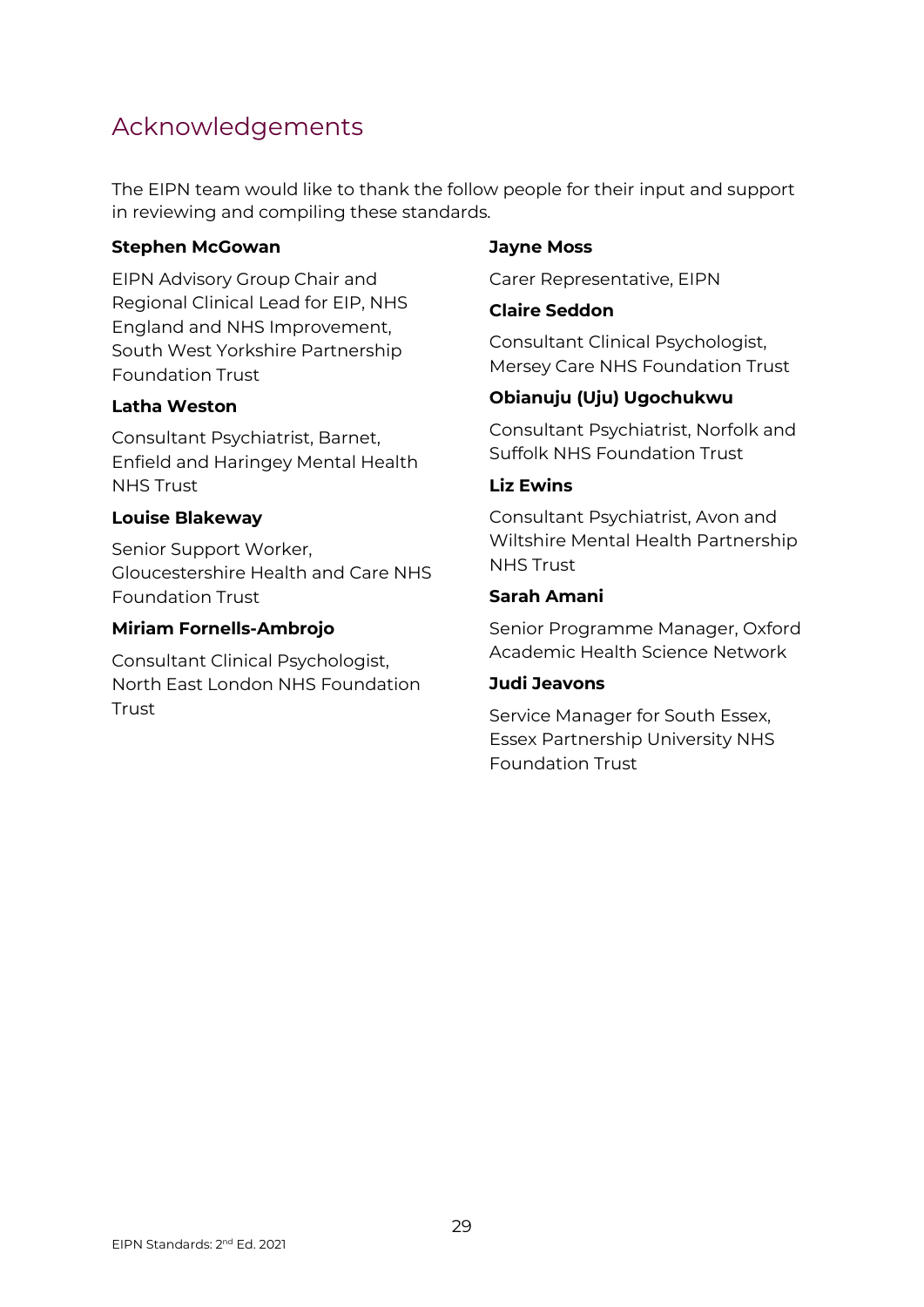# <span id="page-29-0"></span>Project Contact Details and Information

Cassie Baugh, Programme Manager

[Cassie.Baugh@rcpsych.ac.uk](mailto:Cassie.Baugh@rcpsych.ac.uk)

Hannah Lucas-Motley, Head of Quality and Accreditation

[Hannah.Lucasmotley@rcpsych.ac.uk](mailto:Hannah.Lucasmotley@rcpsych.ac.uk)

#### **Address**

Early Intervention in Psychosis Network

Royal College of Psychiatrists

21 Prescot Street

London

E1 8BB

#### **Website**

[www.rcpsych.ac.uk/EIPN](http://www.rcpsych.ac.uk/EIPN)

#### **Online Discussion Forum**

Home - [Early Intervention in Psychosis Network \(EIPN\) -](https://khub.net/group/early-intervention-in-psychosis-network-eipn) Knowledge Hub [\(khub.net\)](https://khub.net/group/early-intervention-in-psychosis-network-eipn)